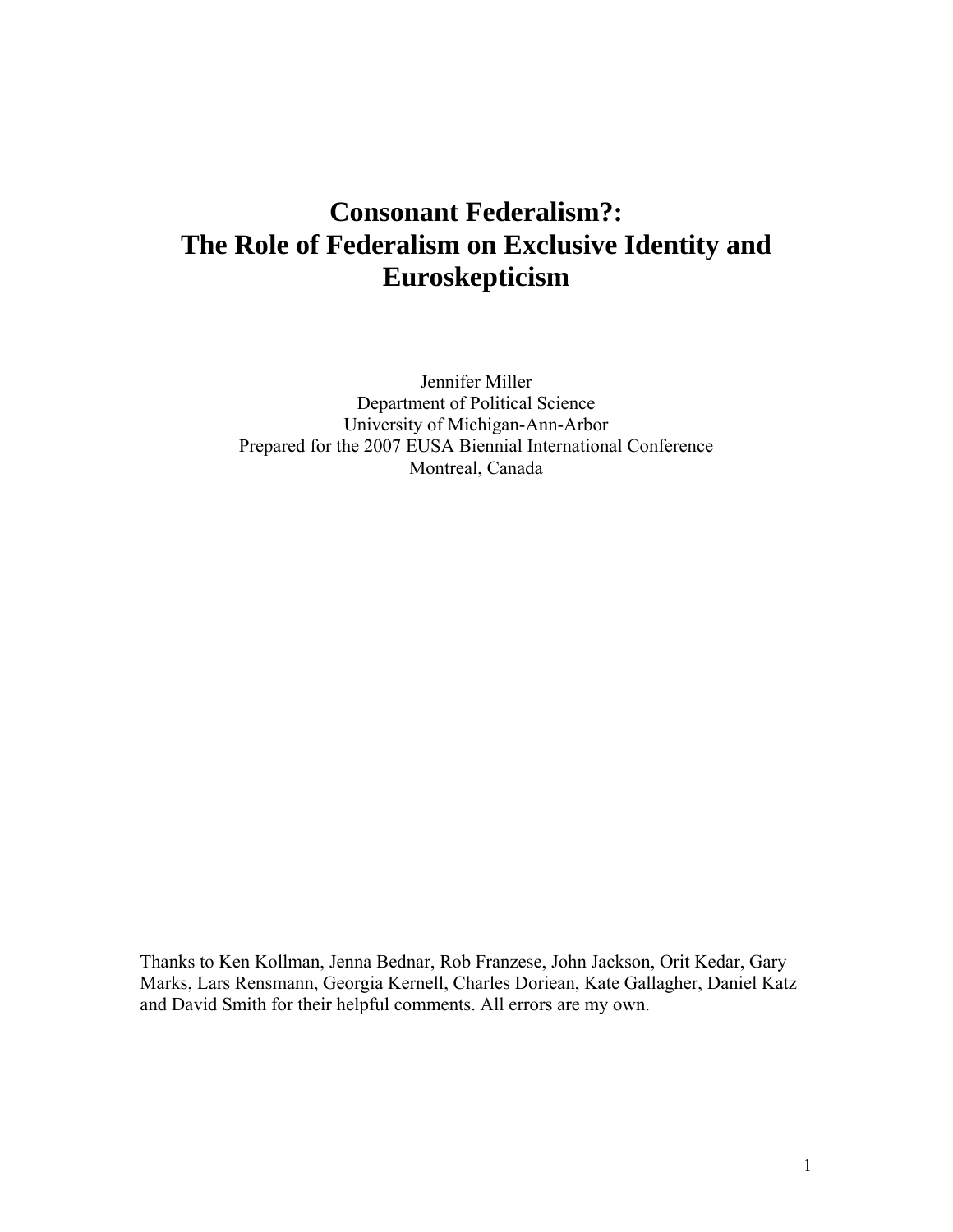## ABSTRACT

This paper examines the effects of subnational identities on Euroskepticism, or opposition to the EU. It posits that citizens in federations are accustomed to balancing a subnational identity and a national identity and will be likely to support EU integration. This hypothesis is tested by gauging individual-level feelings on integration based on residence in a federal, quasi-federal, or unitary state. The results show that while federalism is positively correlated with multiple identities, individuals with a single identity who live in a federation are more Euroskeptic than their counterparts in unitary states. These findings suggest that federalism can either be a response to parochialism or that people in federations may resent the EU for allowing regions with secessionist movements autonomy from the central state.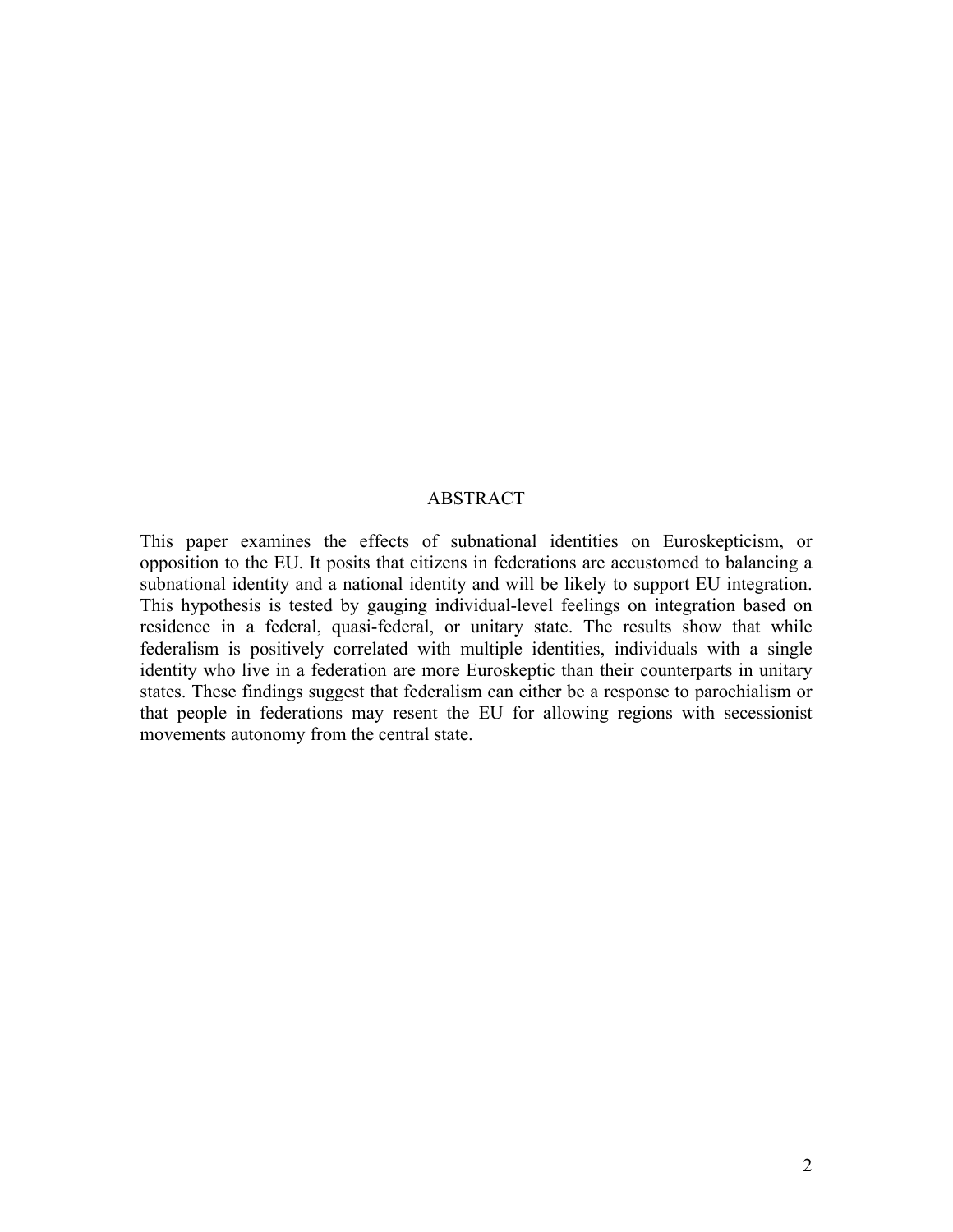#### INTRODUCTION

How viable is the European Union's motto "United in Diversity"? To bring an "ever closer Union," must European citizens discard their attachments to national and subnational levels of governance? Or does the EU reaffirm and empower regional forms of governance, and thus attachments to the regional level, as well as to the EU?

These questions are compelling as European integration no longer relies solely on the dealings of elites operating on the basis of a "permissive consensus" from the public (Newman 2000). Rather, national leaders are increasingly using referenda to decide their countries' positions regarding European treaties. Moreover, it seems that rising levels of "Euroskepticism" – contingent and/or outright opposition to the process of European integration (Taggart 1998) – is fracturing the dominant consensus supporting the European project (Newman 2000).

The puzzle for scholars of European integration is why certain people are Euroskeptic while others support the EU (European Union). Competing theories to explain this divergence in support emphasize two distinct causal variables. First, the costbenefit approach claims that economic considerations (e.g., Gabel 1998) are the primary determinant for individual level support for the EU. Second, the identity theory posits that whether one possesses a single nation-state based identity, an exclusive identity, or multiple identities (Hooghe and Marks 2005) will determine whether or not individual supports European integration. For example, someone who identified only with his or her nation-state has an "exclusive" identity and would be less likely to support the EU, whereas another person who identified with his or her nation-state as well as Europe would have multiple identities and would be more likely to support the EU. While this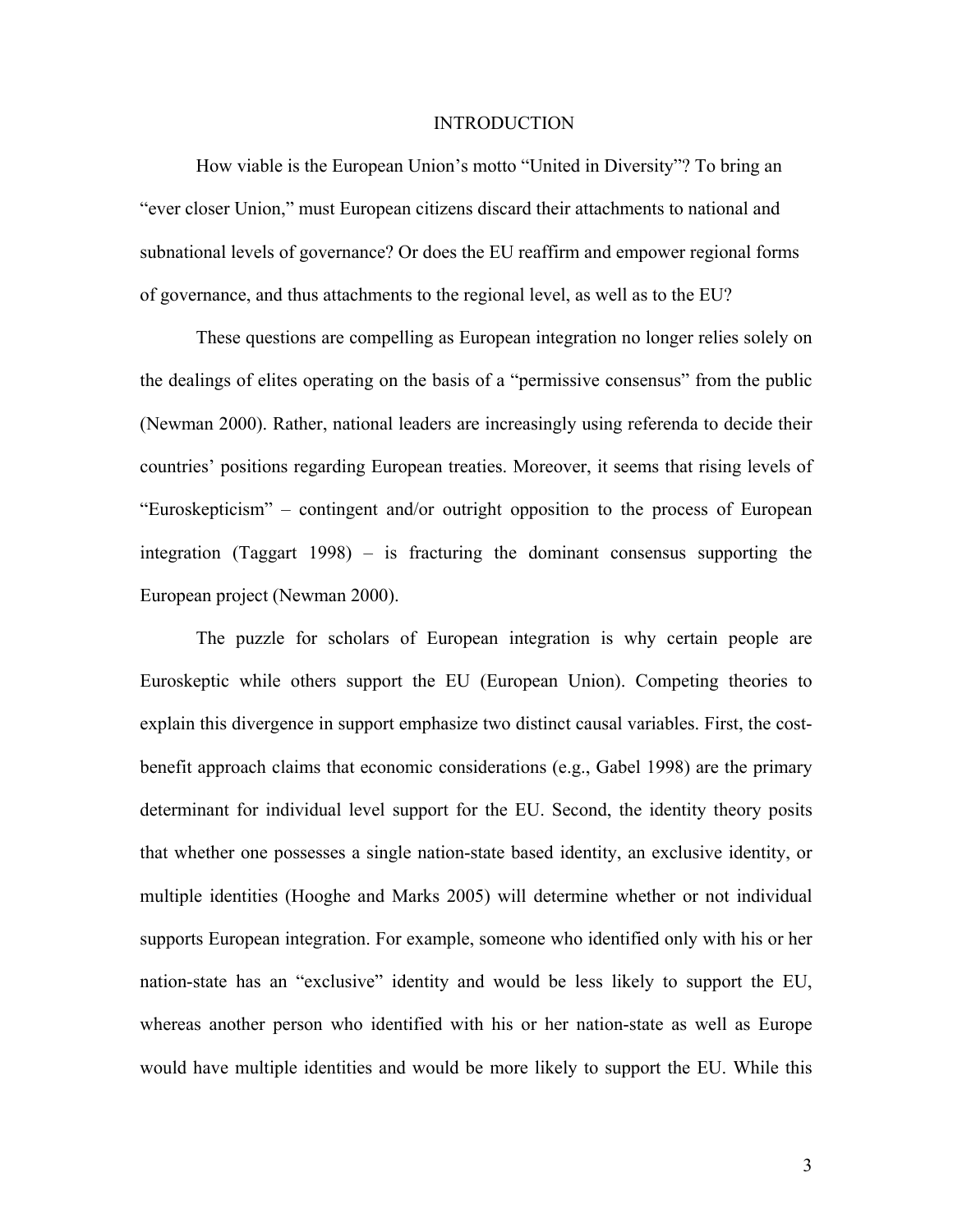theory may seem tautological, one should be careful not to confound identification with the EU with support for the EU.

Recent empirical work emphasizes that variables measuring identity explain more variation in support or opposition to European integration than economic variables (e.g., McLaren 2002; Carey 2002). This paper amends this identity-based theory to encompass the influence of institutional design. Namely, it probes the "exclusive" identity theory, or "postfunctional theory" of European integration (Marks and Hooghe 2005), to consider the possible effects of federalism on Euroskepticism. It seeks to answer two questions:

- 1. Do people living in federations have more inclusive or exclusive identities?
- 2. Does federalism affect Euroskepticism through its relationship to exclusivity of identity? If so, in what way?

Initially, this inclusion of federalism might appear anti-theoretical. Yet, upon closer inspection, the causal mechanisms underpinning Hooghe and Mark's "postfunctional" theory of European integration, the purpose of governance and the demands of multilevel governance, renders the consideration of federalism sound. To fortify this claim, this paper will briefly delineate this portion of Hooghe and Marks' theory.

The concept of governance is critical for the Hooghe and Marks theory; they envision governance as serving two purposes. The first rationale is functional governance is a means for coordinating action to provide public goods—while the second is psychological—governance is an expression of community. Regarding the latter purpose, Hooghe and Marks state:

*Citizens care—passionately—about who exercises authority over them*. The challenge for a theory of multi-level governance is that the functional need for human cooperation rarely coincides with the territorial scope of community. Communities demand self-rule, and the preference for self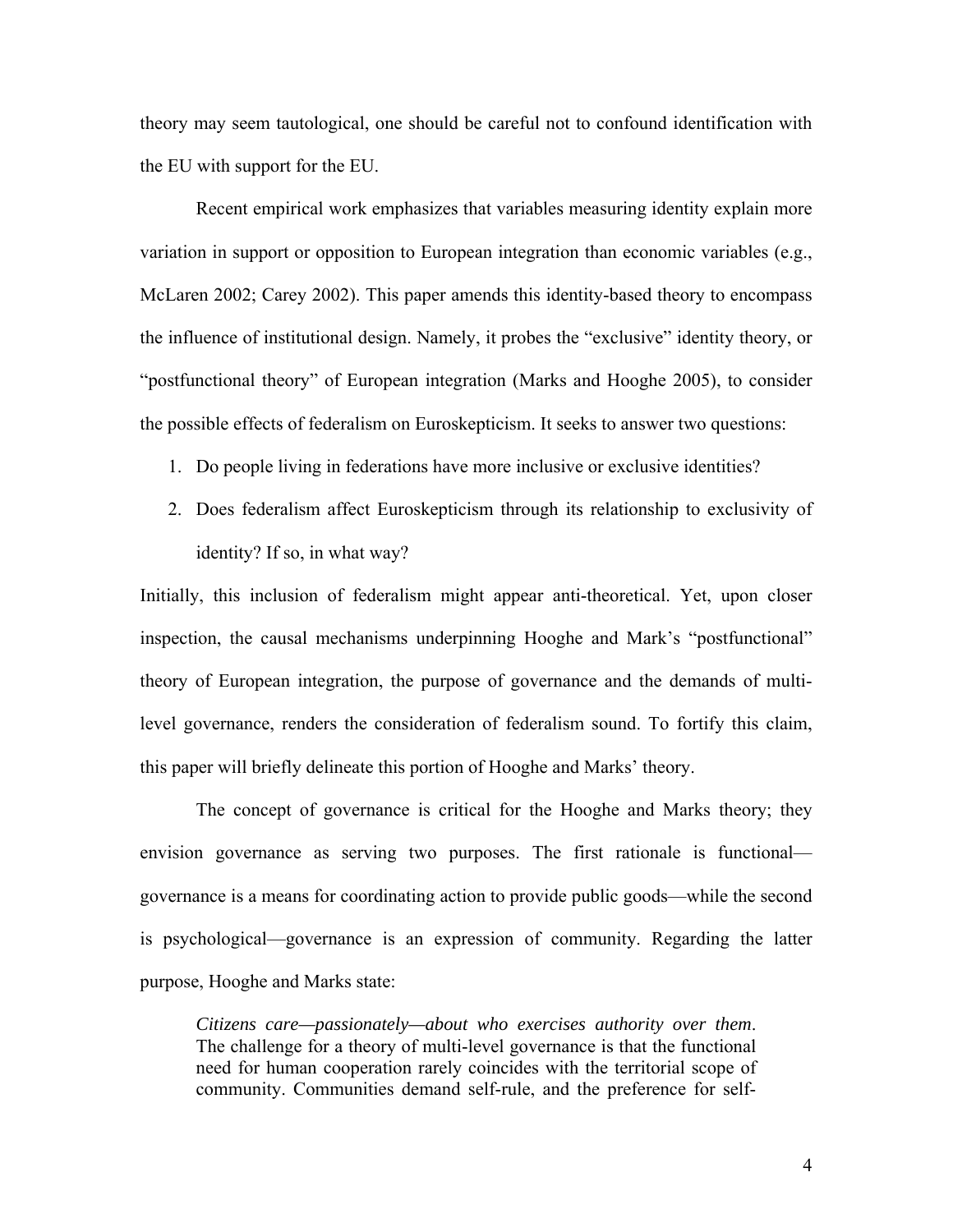rule is almost always inconsistent with the functional demand for regional authority (2005a, emphasis mine).

What is critical for the ensuing analysis is this emphasis on an individual's preference for who governs him or her.

I will amend their analysis to consider how federalism influences a) the inclusiveness or exclusiveness of identity and b) explore whether federalism, a contextual feature, explicitly conditions the effect of exclusiveness, an individual feature, on Euroskepticism. The driving logic of this analysis is cultural (Bednar and Page 2006). Specifically, citizens living in a governmental arrangement in which authority is distributed to multiple levels are already accustomed to the demands of multi-level governance. Thus, the addition of a new layer of authority such as the EU might be easier to absorb for those who have experienced life in a federal state.

One reason for this relative alacrity is that the provision and redistribution of public goods is most easily solved or accepted when citizens have a sense of identification with the other recipients of goods. Primarily, issues of allocation are inherent in all federations: how should public goods be allocated in a way that pleases members of all subunits (Bednar 2005)? To ensure a federation's performance, people must not balk at the redistribution of funds to other subunits. Allocation is most easily accomplished when citizens in one subunit have a sense of connection to those in other subunits. In other words, to fulfill the first requirement of governance, the provision of goods and services, people must concur with King Ludwig I's observation: "We want to be Germans and to remain Bavarians."

The previous themes connect with the second purpose of governance: the expression of community. Often, federations are institutional responses to strong feelings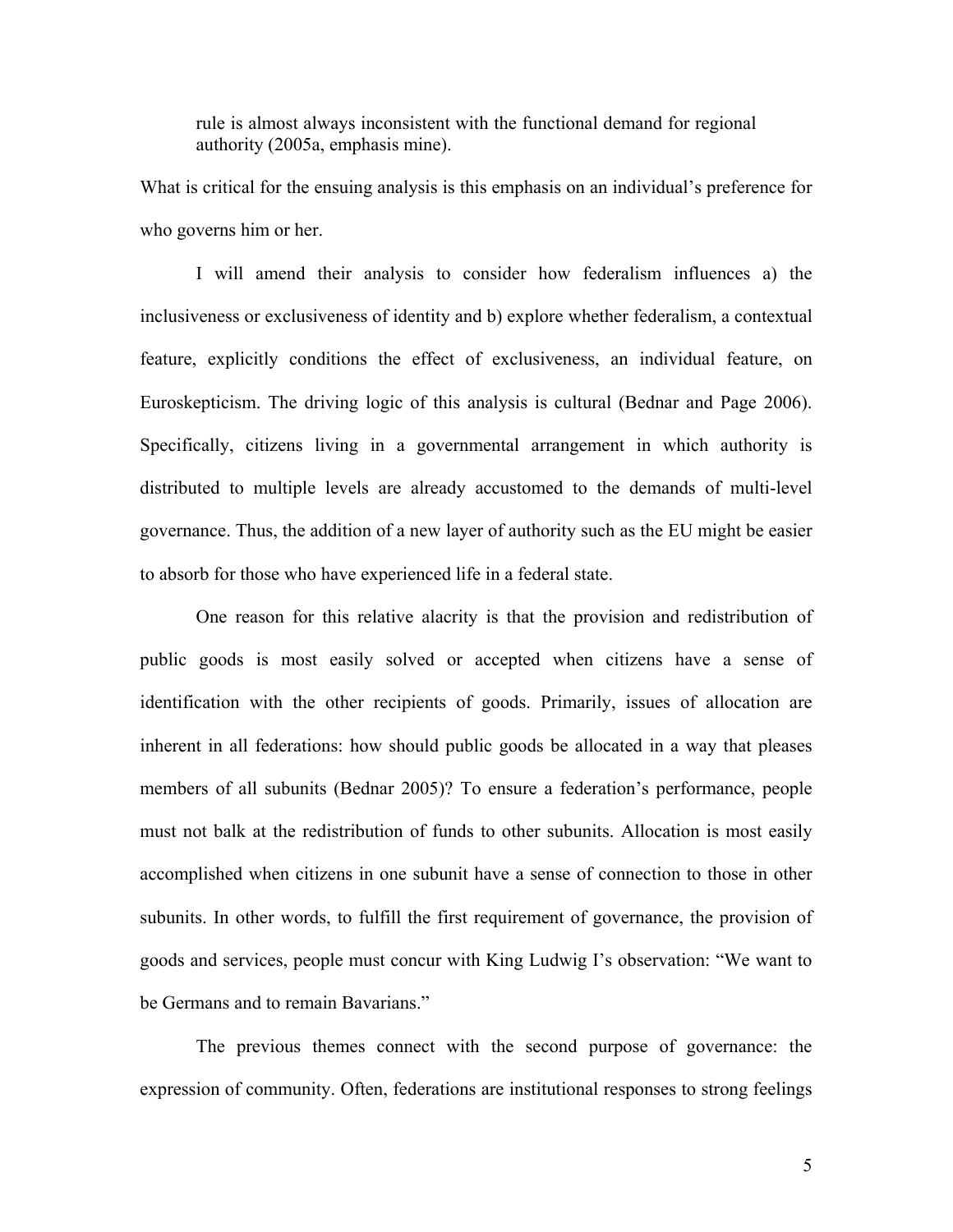of identification among members of strong subnational territorial groups. Stepan deemed these federations as "holding-together" (1999). In these instances, center units must strive to acquire loyalty and sense of attachments from their citizens. Spain is the apotheosis of this type of federation. Other federations, like Germany, exemplify Stepan's other characterization of federations as instances of "coming-together." These subunits are willing to covenant with one another for functional reasons (Elazar 1987).

In turn, the causal mechanism I emphasize in my consideration of federalism, the cognitive capacities and behavioral repertoires of those living within a federation, falls under the rubric of a larger theory that analyzes the relationship between culture and institutions. Undoubtedly, culture influences the performance of institutions and [i](#page-31-0)nstitutions affect the culture in which they are placed<sup>i</sup>. If institutions create behavioral regularities and these regularities transmit institutional externalities (Bednar and Page 2005), then members of a community who are already governed at multiple levels and juggling multiple identities will adapt quickly to the demands of another tier of government. That is, feedbacks between institution and culture exist. A country that already exhibits a culture of federalism will adapt quickly to the new institutional arrangement of the EU, which emphasizes regional governance.

These multiple levels of governance can affect conceptions of national identity. For instance, Carey elaborates on one conceptualization of national identity that is based on the attachments of individuals to various territorial entities (2002). Carey defines the highest political unit to which an individual feels an allegiance as the terminal community, an idea originally posited by Karl Deutsch (1966). Based on this idea, Carey claims that "When the concept of terminal community is combined with the idea that it is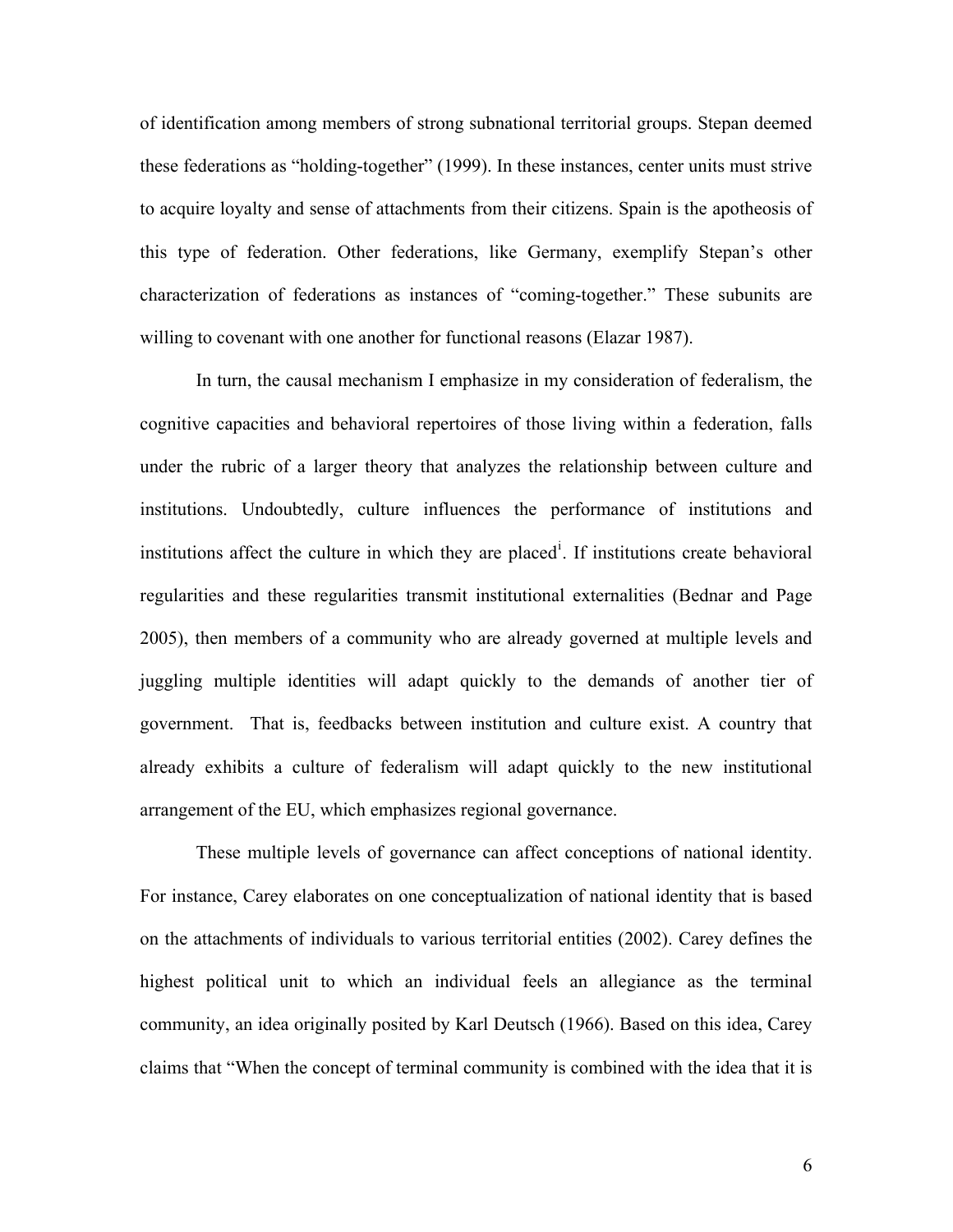the duty of the state to represent its citizens, we can see a link between individuals' perceptions of their terminal community and their opinions about the actions of various government actors" (2002, 392). Yet individuals residing in a federal state are accustomed to being governed by multiple levels of government, not just those actors at the highest or terminal level.

To investigate these claims, I use data from Eurobarometer 54.1. Using an ordered probit, I test whether or not there is a relationship between exclusivity of identity and federalism. The second model will explore whether federalism conditions the effect of exclusiveness of identity on Euroskepticism.

The paper proceeds as follows. In the following section, I present my hypotheses. Section 3 includes a description of the variables in the analysis, specifically my two variables of theoretical interest. Furthermore, I justify my coding of federalism. Specifically, I elaborate on why I emphasize the structural features of a federation and use a system similar to the one by Bednar (2005). Section 4 is devoted to an analysis of the models, while Section 5 entails a discussion of these results and implications for future research.

#### **HYPOTHESES**

This logic implies two hypotheses, one regarding the effect of federalism on the exclusivity of identity, and the other on how federalism influences feelings of Euroskepticism.

Hypothesis 1: Federalism and inclusive identities are positively correlated. There are two possible effects of federalism. The first is that federalism can exert a centrifugal dynamic (Duchacek 1970; Nuñez 2000). Where ties to the center unit are strained, and the sense of community is strong only at the regional level, a person's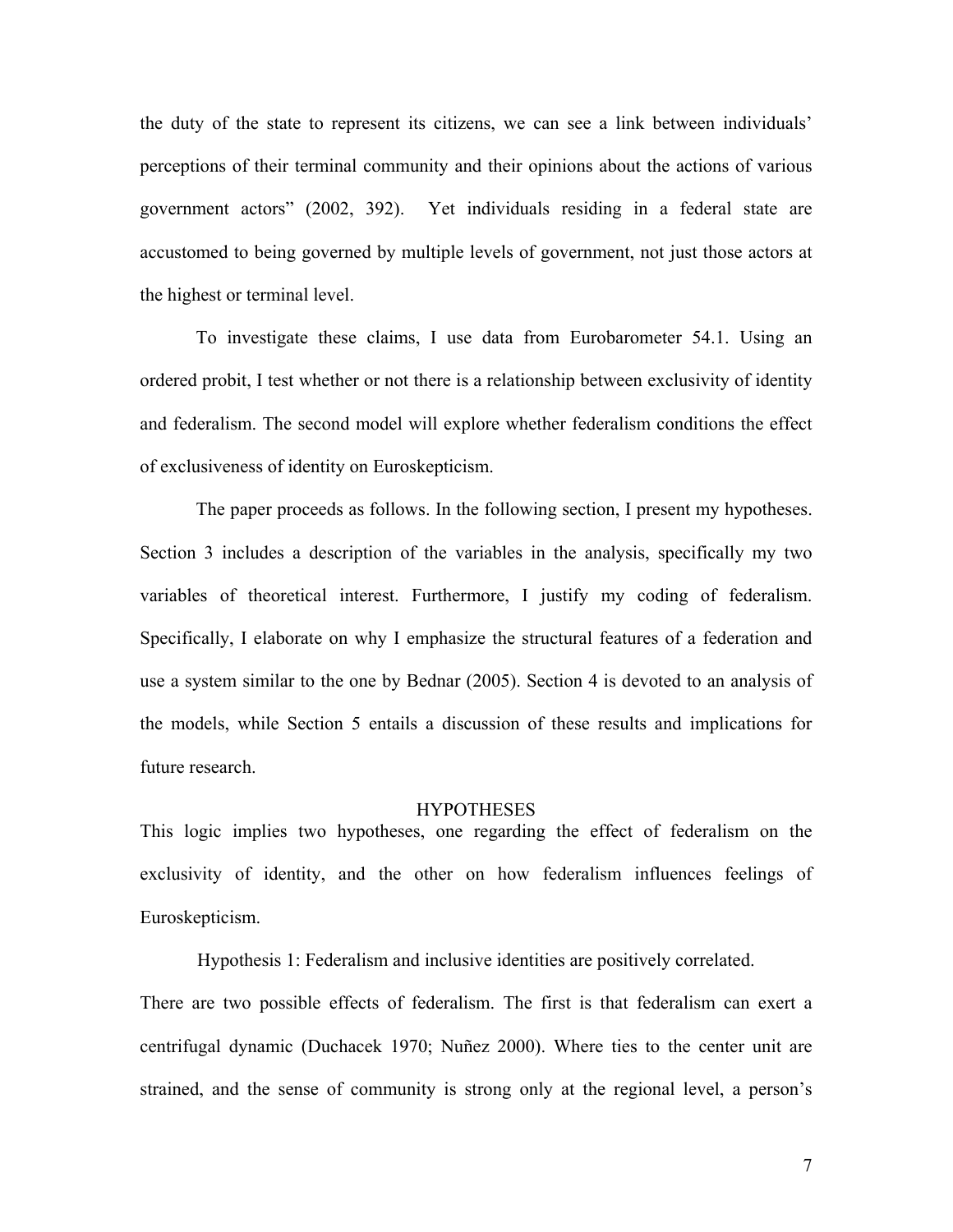identity could be more exclusive. Furthermore, members of subunits without a historically strong regionalist movement may develop nationalist tendencies as a result of federalism<sup>[ii](#page-31-1)</sup>. The second, opposite effect is that federalism creates greater national solidarity. As Duchacek indicates, "emotional identification with the territorial authority has often had an artificial beginning" (1970, 31). Therefore, in situations where subunits "come together" for functional reasons, such as to increase economic efficiency, it is more likely that an individual will have multiple identities. Finally, in order for a federation to be successful, there needs to be identification among individuals to their subunits and the center (Bednar Forthcoming). In this paper I argue that the second effect prevails in Europe.

My second hypothesis relates to how federalism influences feelings of Euroskepticism.

Hypothesis 2: People living in a federation will be less Euroskeptic than people who reside in centralized systems.

Europeanization, and more broadly, globalization, has threatened the traditional modes of governance (Kaldor 1996; Bjarnadottir and Gadzinowski 2004). In response, European Union practices and structures emphasize regional forms of governance. First, the subsidiarity principle established that the regional level is the most appropriate level of European organization. Not only is it closer to citizens, but it is more competent at handling political issues than traditional nation states (Bjarnadottir and Gadzinowski 2004, 2). Second, regional governments receive and apply structural funds that aim to reduce wealth disparities, as well as implement agricultural policies and environmental policies (Hughes, Sasse and Gordon 2002; Hix 2005 [1999]). Magone reports that "By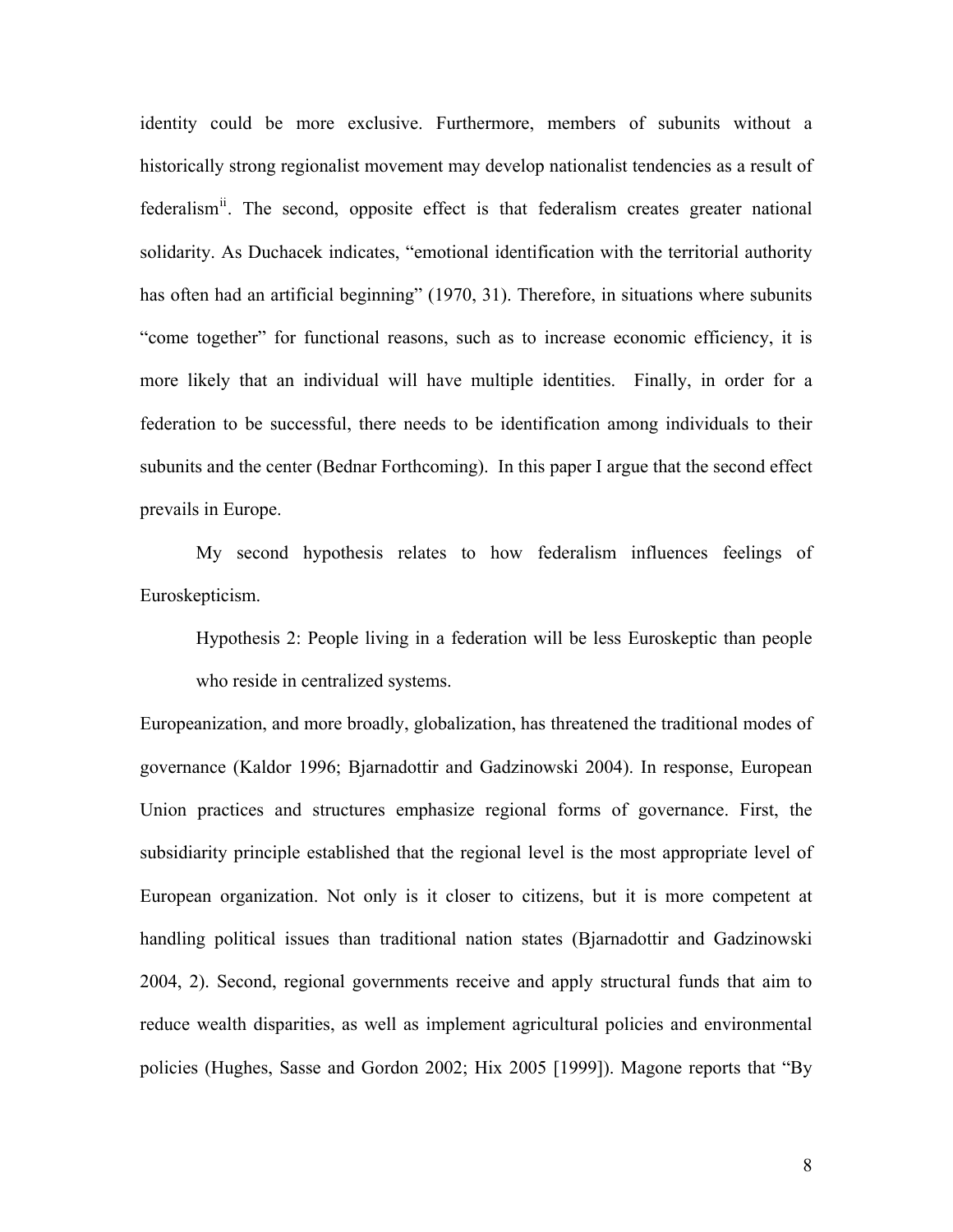the mid-1990s, 40 percent of the EU budget was assigned to the structural funds and European regional policy" (2003, 4). Furthermore, regions are represented in Brussels through the Committee of Regions (CoR). Subnational groups have been represented in Brussels since the 1970s. The Commission has always consciously sought the involvement of regional interests in the initiation, adoption and implementation of regional, while regional interests have made the most of the opportunity to bypass national governments, many of which were cutting back on national regional spending (Hix 2005[1999]). The creation of this committee by the Maastricht Treaty formalized their involvement in EU policy-making (Hix 2005 [1999]).

The CoR has true political clout, although it is not as substantial as the European Parliament (Bjarnadottir and Gadzinowski 2004). For instance, the CoR is consulted on all policy areas that have implications for economic and social cohesion. Finally, representatives of regional and local governments serve on the CoR, and most are placed on the committee by subnational bodies, such as by the German lander (Hix 2005[1999]). My second hypothesis states that people in federations are less Euroskeptic because EU practices function along regional lines, federations have the infrastructure to implement EU-level policies, and in areas with strong historical identities, the EU allows the region to circumvent the nation state. For example, Magone cites that "Apart from Catalonia, Basque Country, and Galicia, Spanish regional civil societies are still quite marginalized in the decision-making process of structural funds" (2003, 24). Interestingly, the Spanish constitution grants the regions of the Basque Country, Galicia, and Catalonia special statuses as 'historical nationalities.' In this capacity they were recipients of a different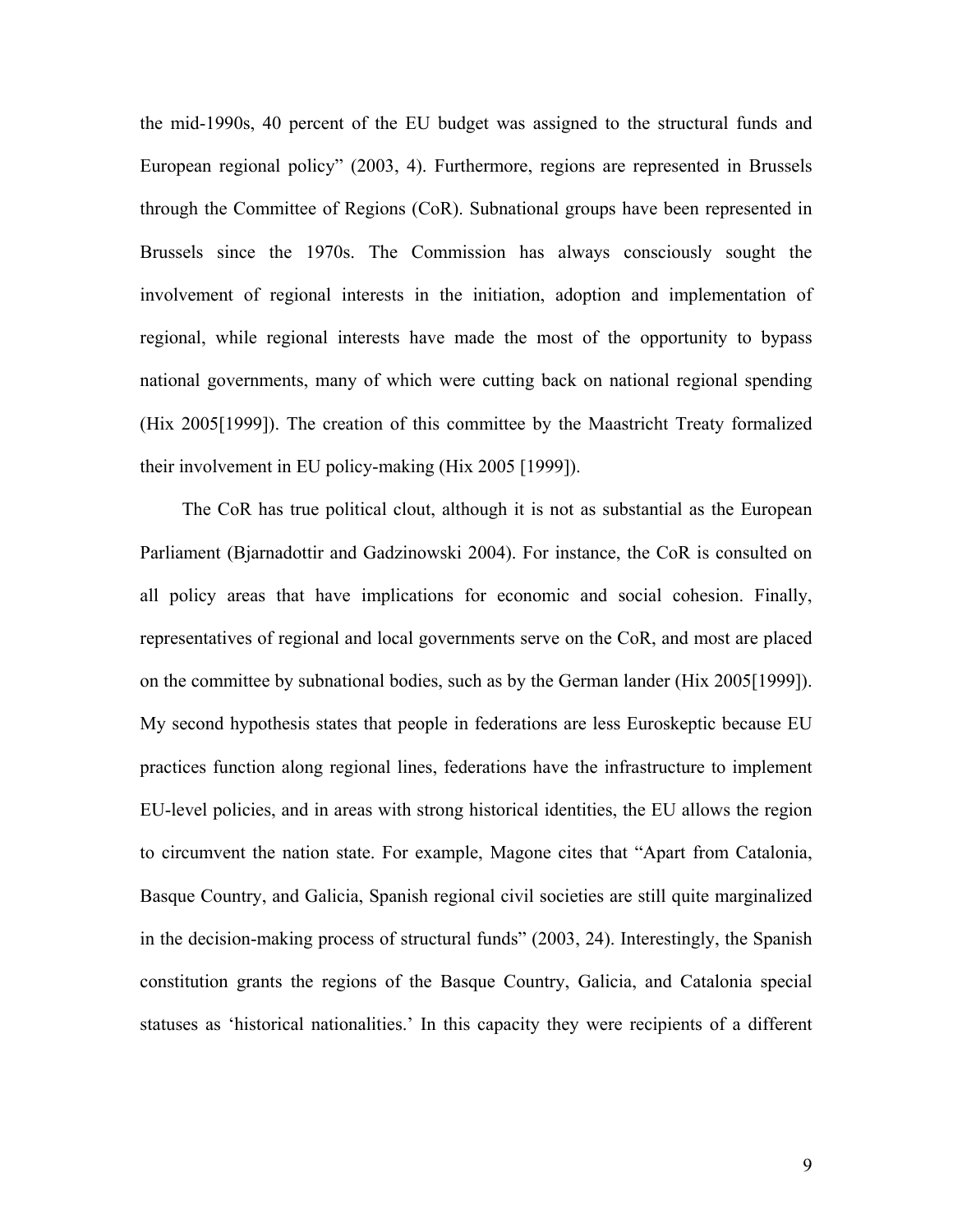and 'faster' procedure for achieving full autonomy, as well as a higher level of power (Nuñéz 2004, 126).

## DATA AND RESEARCH DESIGN

Using Eurobarometer Survey 54.1 (EB 54.1, November/December 2000), I employ two ordered probit models measuring exclusivity of identity and Euroskepticism. Conducted in November and December of 2000, it includes samples of approximately 1000 randomly selected respondents in all 15 EU member states, with the exception of Luxembourg $\mathbf{u}$ .

All regressions employ robust standard errors to account for the lack of independence of respondents within each country. One available strategy for this type of situation is to implement a fixed effect model, meaning the model includes dummy variables for each country. Yet with a fixed-effect model, one can only generalize to the particular unit (Bowers and Drake 2005). While I do not deny that the effects of federalism vary by country, I am searching to establish the existence of a relationship between federalism and exclusive identities, and federalism on the impact of exclusive identities on Euroskepticism. Thus, using the fixed effects model indicates that any analytic leverage we gain on the general role of federalism on identity and Euroskepticism is lost. For this theoretical reason, I forgo the fixed-effect model.

### *Dependent Variables*

The dependent variable of my first model is "Exclusivity of Identity" and the second is "Level of Euroskepticism." I will describe the construction and measurement of each in turn.

#### *Exclusivity of Identity*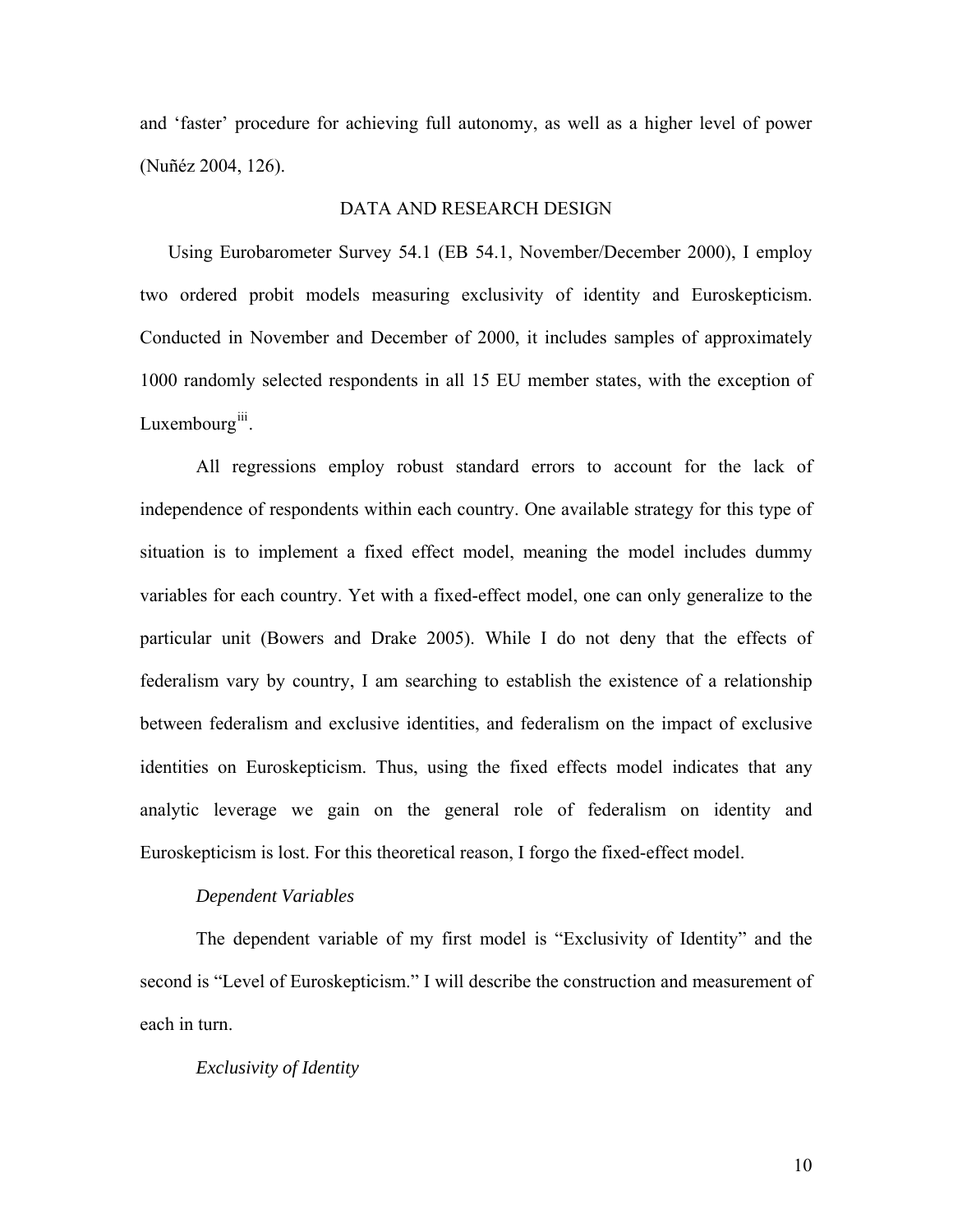I argue that the strength of one's attachment to the subnational level does not impinge on subsequent levels of identity. Unfortunately, the principal Eurobarometer question that taps this concept does not include subnational identities. Faced with this problem earlier, Marks (1999) created an index of multiple/exclusive identity from a question regarding attachment, which I implement and alter slightly, omitting responses regarding "town/village." In this question, respondents are asked how attached they are "town/village," "region," "country," and "Europe." The possible responses are, "Not at all attached," "Not very attached," "Fairly attached," and "Very attached." The responses are measured on an ordinal scale, ranging from 1, "Not at all attached" to 4, "Very attached."

To measure "exclusiveness," I use Marks' method of summing the differences between the highest responses and the lowest responses (1999).

Figure 3.1

*Exclusiviveness* = (Highest Response - Lower Response<sub>1</sub>) + (Highest Response - Lower Response<sub>2</sub>) Thus, answers can range from 0, when one feels equal attachments to all levels, to 6, when one is only attached to a single territorial community. For instance, if a person only feels attached to his country, he would rate his attachment to "country" as 4, and consider his feelings for his region and Europe as a 1. This person would have an *exclusive* identity and would be coded a 6. On the other extreme, a person could feel "very attached" to her region, country, and Europe, rating her feelings a 4 for each level. She would be 0 for the purpose of this index.

While this operationalization of "exclusiveness" utilizes the only Eurobarometer questions linked to regional identities, it does obfuscate some important relationships<sup> $W$ </sup>.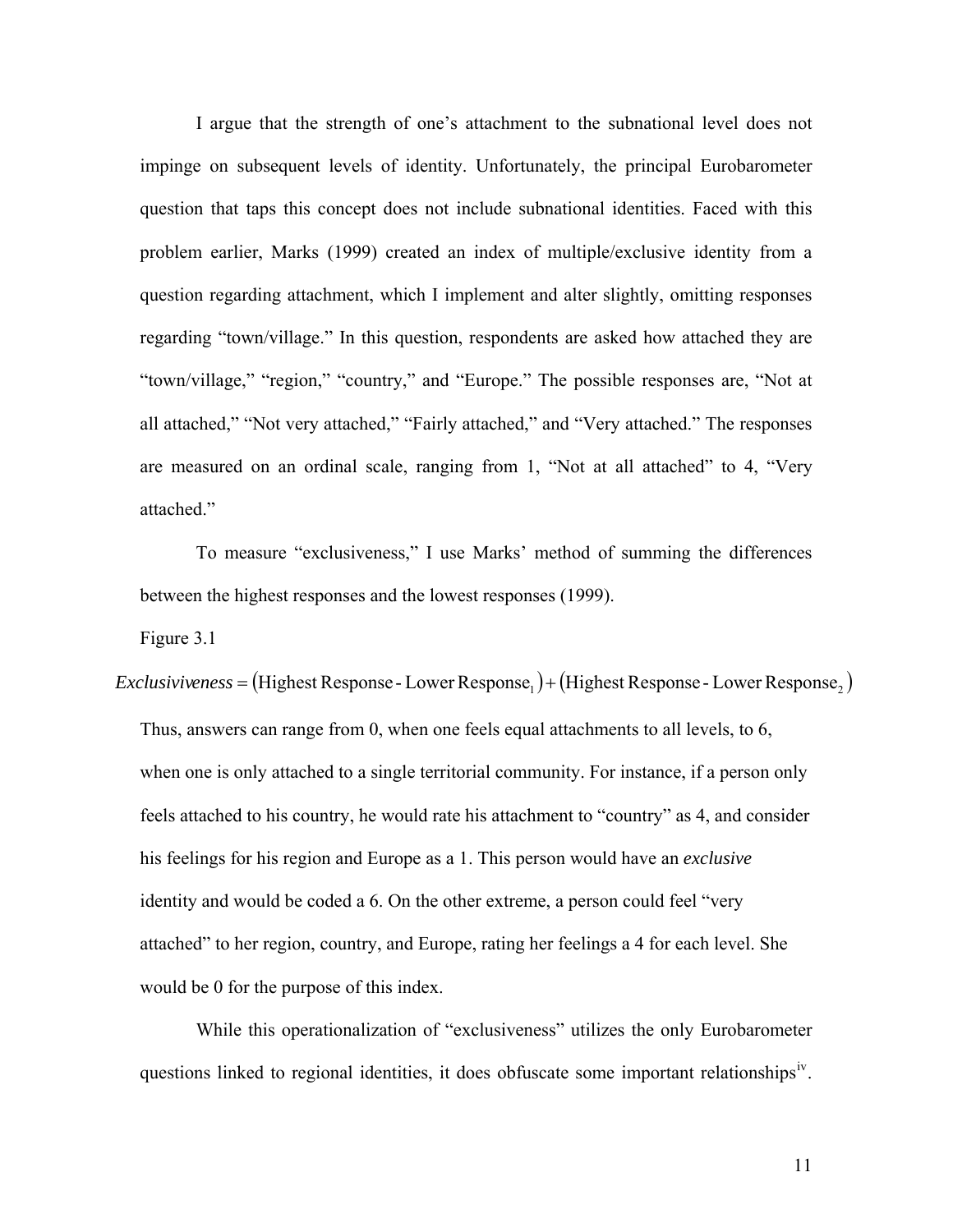For instance, a person designating all 1's to each level could end up in the same category as the person who is "very attached" to all three. To understand fully what this operationalization measures, I tabulated all the possible combinations of responses. After tallying all the combinations of responses, there are no respondents who felt completely unattached to any level of governance. In light of the operating definitions, I consider these respondents as having multiple identities. That is, their positive feelings toward their region or country did not correspond with strong feelings for Europe. Those who were 0's and 1's displayed more cumulative patterns: they also felt strongly about Europe. Finally, respondents in the 5 or 6 categories displayed an attachment to one level and one level only.

These results suggest the following way of conceiving the responses:

## [Table 3.1 about Here]

The summary statistics on the variable indicate that the mean value of exclusiveness is 1.32, with a standard deviation of 1.19.

### *Euroskepticism*

The second dependent variable is the level of skepticism a respondent feels toward the EU. The relevant question is the following:

Generally speaking, do you think that your country's membership of the European

Union is a good thing, bad thing or neither good nor bad?

The response "a good thing" was coded as 1, "neither bad nor good" as 2, and "a bad thing" as 3. Thus, Euroskepticism increases as the scores to the responses become higher. *Federalism and Structural Constraints*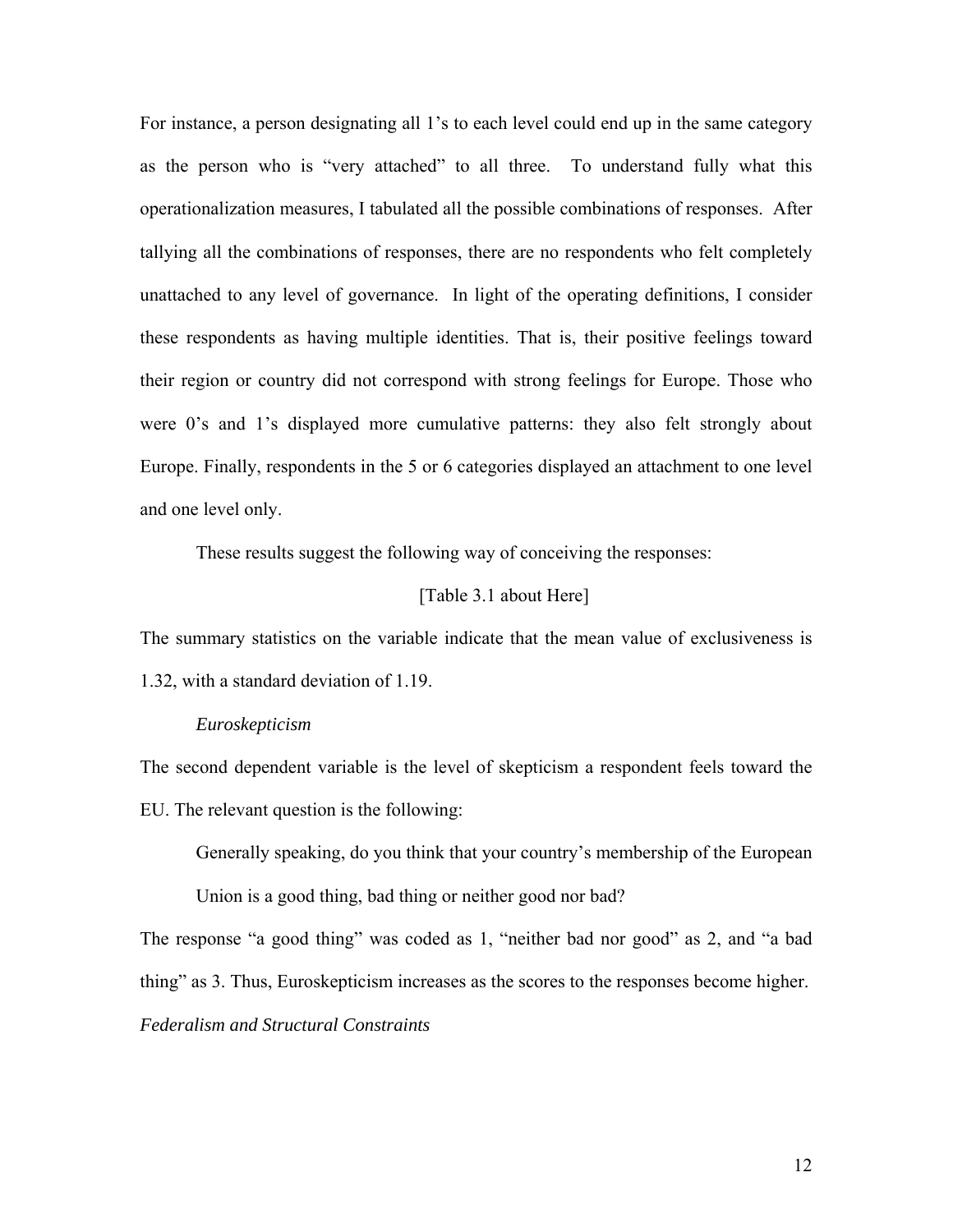In both models, federalism is a key independent variable; however, operationalizing federalism poses methodological difficulties stemming from its conceptualization. Most definitions emphasize the federalism is a process that structures the distribution of authority between the center and the subunits (e.g., Filippov, Ordeshook, and Shvestova 2004, Rodden 2004). Attempts to capture this process encompass a variety of measurement schemes, including the dichotomization of unitary and federal states (Rodden 2004). Such a simple measure would misconstrue the complex institutional arrangements that are present in Europe. Thus, I chose to follow Jonathan Rodden's advice: "...any attempt to measure federalism should be carefully calibrated to the theoretical argument of interest" (492).

In this vein, Hooghe and Marks emphasize issues of governance to explain why national identities can pose barriers to integration; these theories of governance and identity are critical in understanding the logic for considering federalism's role in conditioning Euroskepticism. As Bednar states, "It is the combination of independence and direct governance that make federalism unique: the citizens have a relationship with their government that is complete, with mutual influence between the people and the government at each level" (Bednar Forthcoming, 25). In federations, the territorial bases of human communities dictate the size and placement of jurisdiction lines (Hooghe 2003). Westphalian nation-states were frequently political constructs built upon these territorial bases. Often, federalism was a response to these groups' demands for selfgovernance, which, in turn, kept the state together. In fact, the cohesion is by design: federal constitutions makes exiting the federation costly and includes numerous safeguards to prevent subunits from seceding (Bednar Forthcoming). Even in the worst of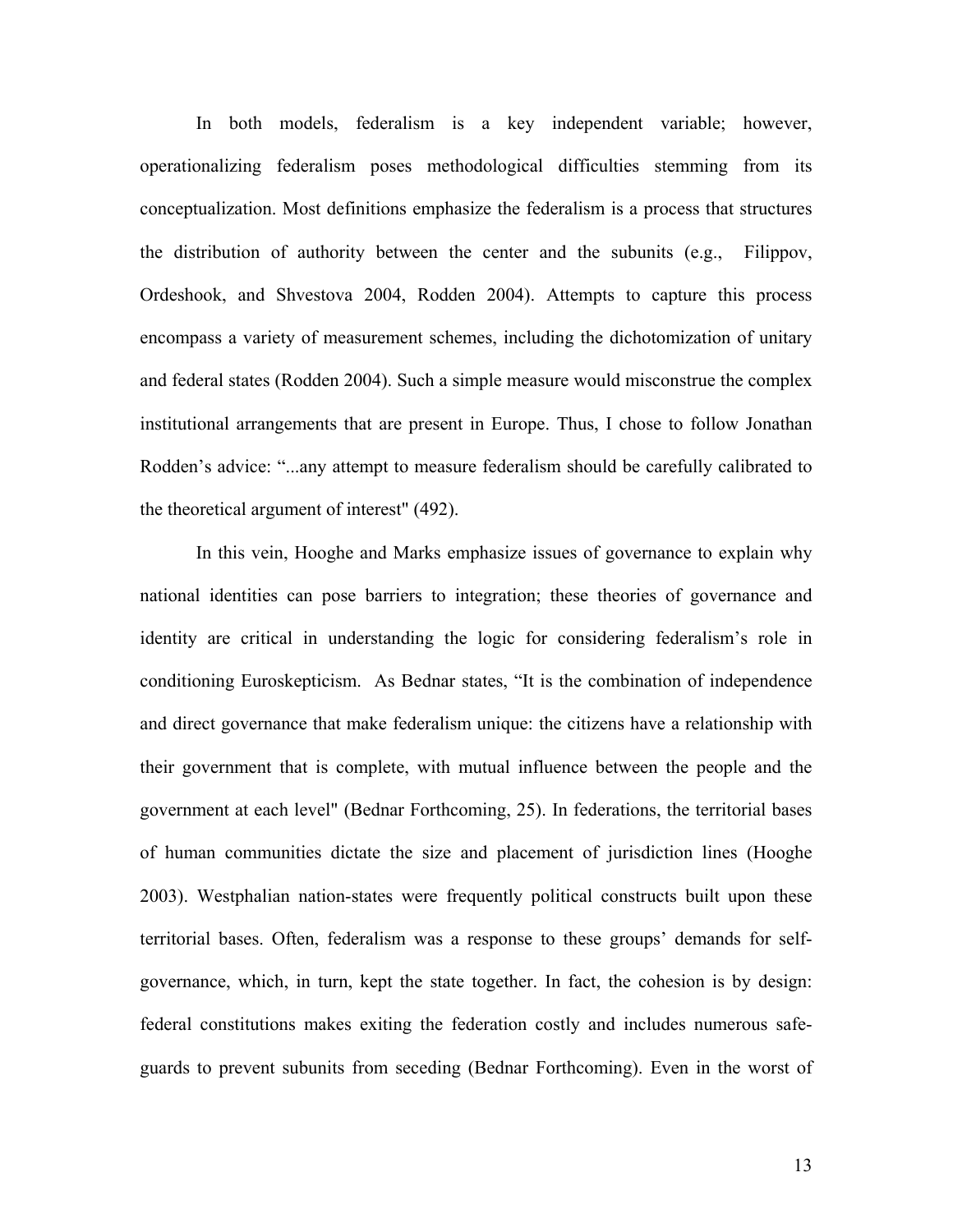situations of relations between the center and a subunit, the center will not terminate its relationship with the subunit, but rather alter the quality of it.

These theoretical considerations correspond with the three structural components of a federation that Bednar proposes, as well as her coding scheme. The structural components of a federation include: geopolitical division, in that territory must be divided into mutually exclusive jurisdiction and. the constitution must recognize these entities and they cannot be abolished by the center; independence, meaning the center and the subunits have independent bases of authority; and direct governance, such that "Authority is shared between the state and the national governments: *each governs its citizens directly, so that each citizen is governed by at least two authorities*" (Bednar 2005).

 Thus, for a state to be coded as *federal*, it must fulfill these structural requirements. A *quasi-federation* does not have an exhaustive division of territory (excluding a federal district that acts as the seat of the center). A *unitary* state fails to meet all three of the requirements. Table 3.2 indicated my coding of the member states.

## [Table 3.2 About Here]

### *Control Variables*

 By implementing robust standard errors, I can test the hypothesized relationships in the presence of both individual- and group-level control variables without causing bias in standard errors due to over counting the true number of degrees of freedom. Conversely, ignoring the clustering of errors in each country inflates the degrees of freedom available and render hypothesis testing on coefficients too liberal (Bowers and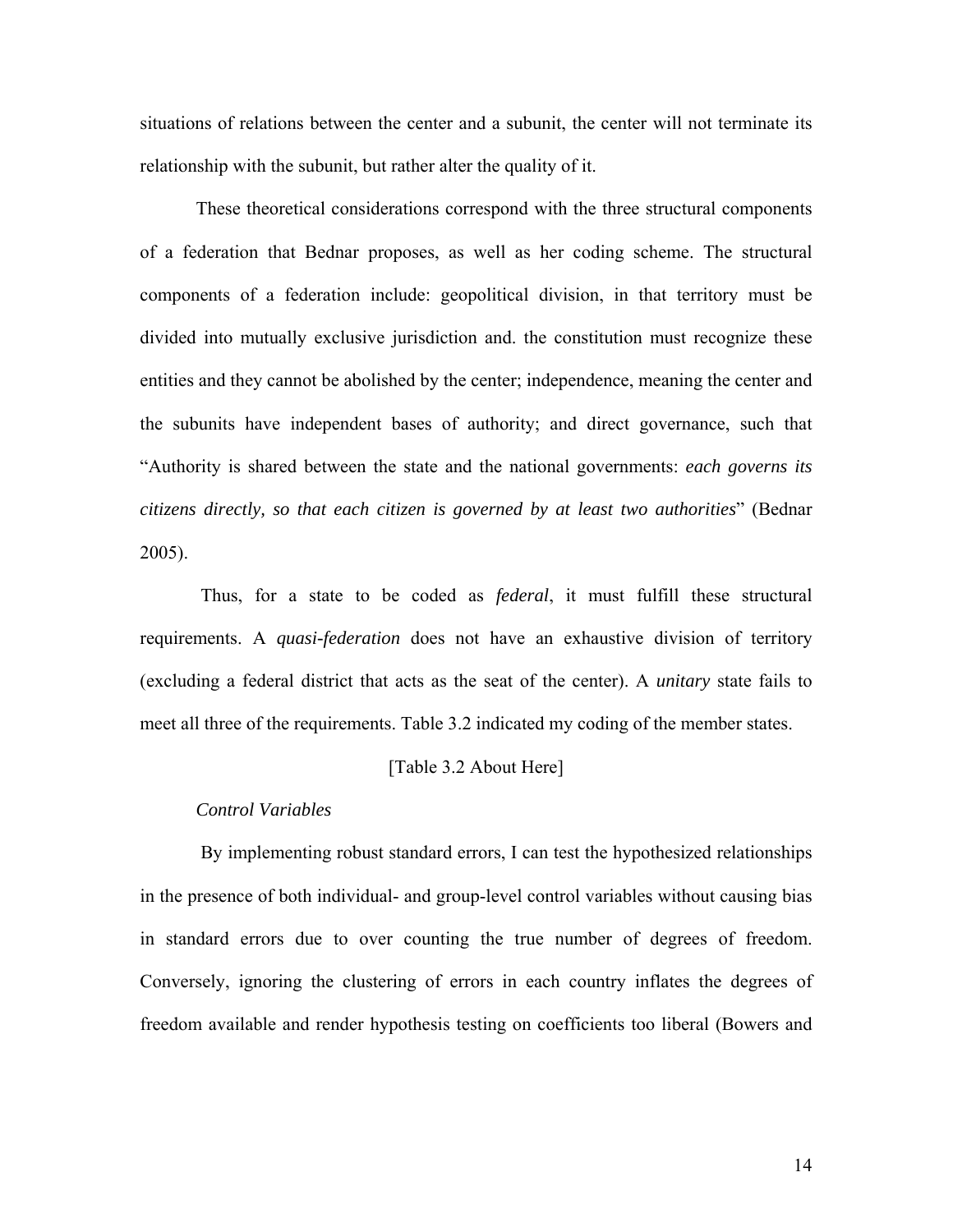Drake, 2005). Adjusting for the true degrees of freedom signifies that I have 13 degrees of freedom in each of my models<sup>[v](#page-31-1)</sup>.

With a limited number of degrees of freedom allowed due to clustering, I judiciously selected the most theoretically sound control variables in both models. These control variables capture the socio-economic situation in which the respondents find themselves, their interest in politics, and their feelings of national identity (e.g., Gabel 1998, Carey 2002, McLaren 2002). The summary statistics for each variable are presented in the appendix.

### *Socialization Theory of Identity Formation*

The socialization theory of identity formation stresses that experience with national and supranational institutions influence the way that a social identity forms (Klandermans et. al. 2004). I use similar measures that social psychologists Klandermans, Sabucedo and Rodriguez (2004) use to measure the inclusiveness of identification of Galician and Dutch farmers.

One such measure is the respondent's evaluation of the quality of democracy in her country. If the democratic institutions within a country are viewed as suspect or inefficient, it is probable that a citizen is loath to identify with it. Klandermans et. al. (2004) posit that those with higher evaluations of democracy in their own country will have higher levels of inclusiveness.

While the previous variable draws on the respondents' experiences with their national institutions, knowledge of EU institutions variable taps into respondents' experiences with supranational institutions. This variable also gauges the respondents' political cognition, which is theorized as facilitating multiple identities. The literature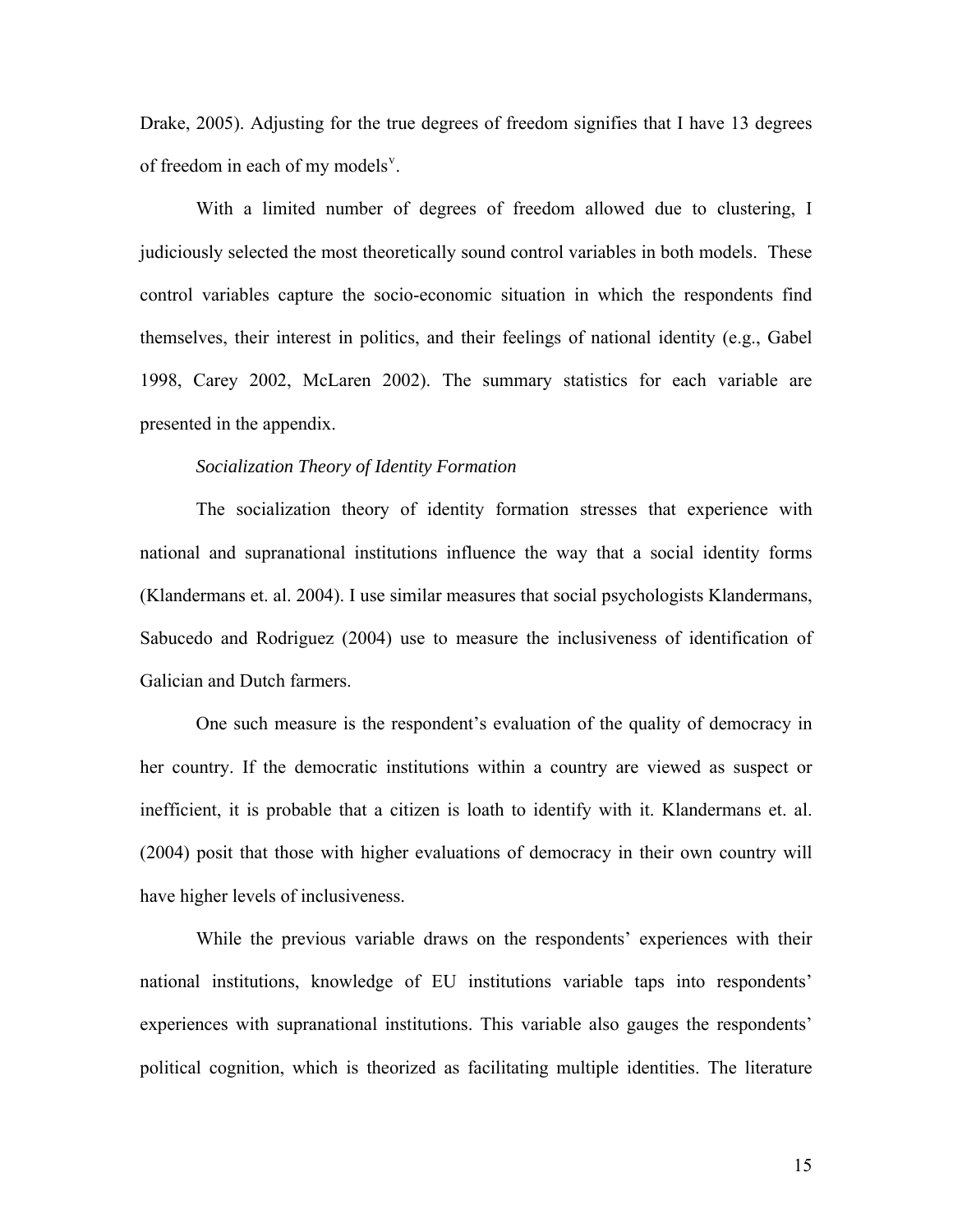predicts that those with higher political cognition and know about European policies and institutions will have multiple identities.

This variable is also included in the Euroskepticism model. Respondents who understand the EU, its policies and its institutions will be less likely to view it as a mysterious force negatively affecting their lives. I expect a negative relationship between knowledge and Euroskepticism.

## *Functional Theory of Identity Formation*

The functional theory of identity formation maintains that one's attachment can be seen as a function of economic expectations (Klandermans et. al. 2004). Two variables measuring personal economic expectations and national economic expectations are included in the model, as well as the Euroskepticism model. I can reasonably expect a positive relationship between personal economic expectations and multiple identities, as well as a positive relationship between national economic expectations and multiple identities.

These variables have strong theoretical support for their inclusion in models of European support. Gabel and Whitten (1997) found that individuals consider both their personal economic expectations, as well as that of their country, when evaluating the European Union. Thus, a negative evaluation of both individual and national economic fortunes should be related with a high degree of Euroskepticism.

Income is included in the identity model. The process of European integration has increased the investment opportunities for the wealthy, while constrained welfare spending of member states. For these reasons, I expect a negative relationship between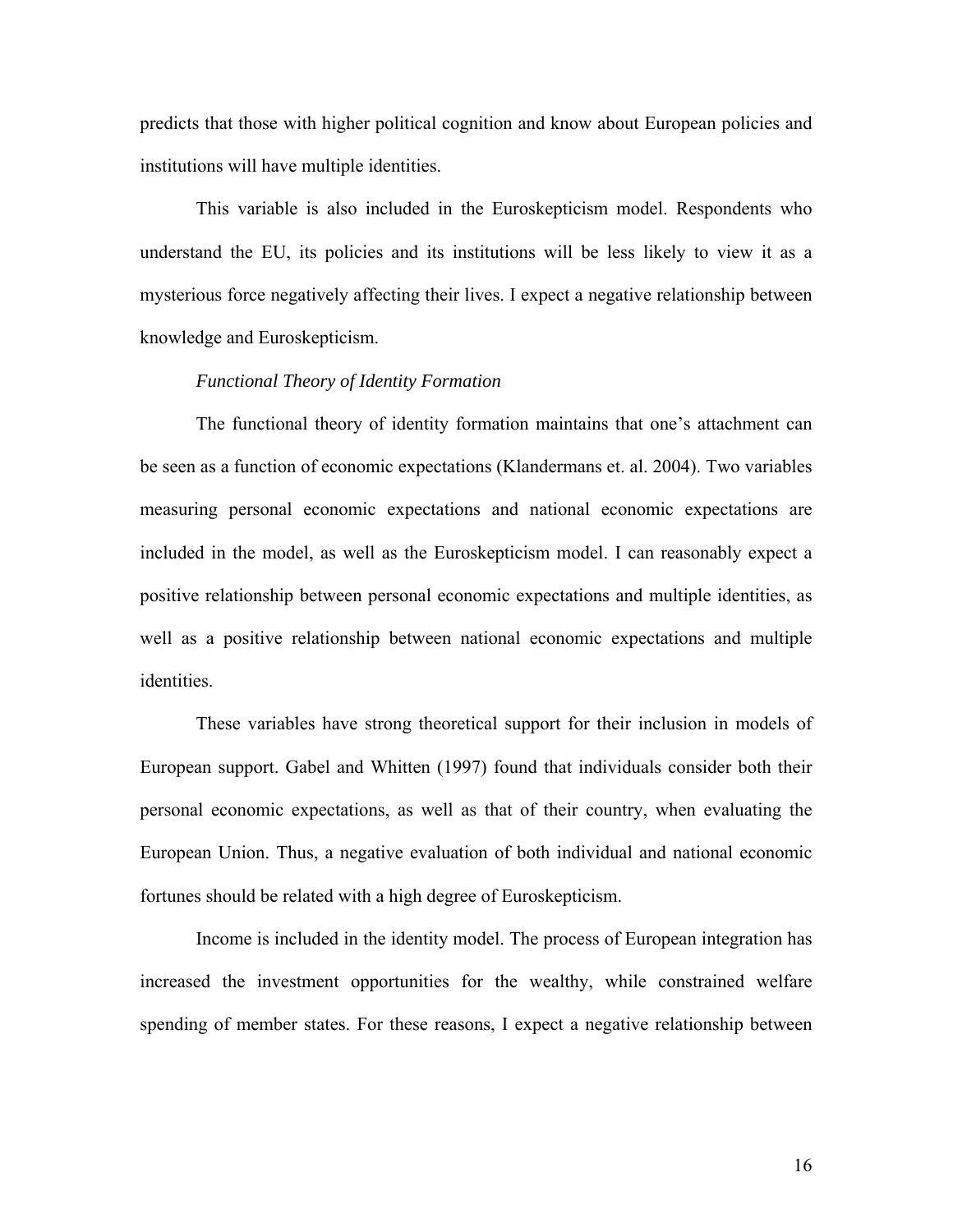income and identity, with people with higher income having multiple identities and those with lower incomes having exclusive identities.

#### *Euroskepticism Model*

I include two demographic variables in my model: gender and education. I control for gender as there has been a gender gap in support of the EU. Women are less likely to support European integration as their position in the labor market makes them vulnerable to neoliberal processes (Carey 2002; Nelsen and Guth 2000). The gender variable is a dichotomous variable, with female as the reference category, and male assuming a value of 1. I expect a negative relationship between gender and Euroskepticism.

Educational attainment factors into the inclusiveness of one's identity and individual level support for the EU. Inglehart posits a positive correlation between cognitive mobilization and support for the European Union (1970, 1971). With respect to the Euroskepticism dependent variable, I predict a negative relationship between education and Euroskepticism.

Support for the EU in a member state also depends on whether respondents feel that their member state benefits from its membership in the Union. In this vein, the fiscal transfer variable measures whether a member state is a net donor of funds or a net recipient of structural funds, calculated as the average net fiscal transfers per country as percentage of GDP over the period of 1995-2000. This is a structural variable that will theoretically influence individual attitudes so that people are more Euroskeptic as the average net fiscal transfer decreases.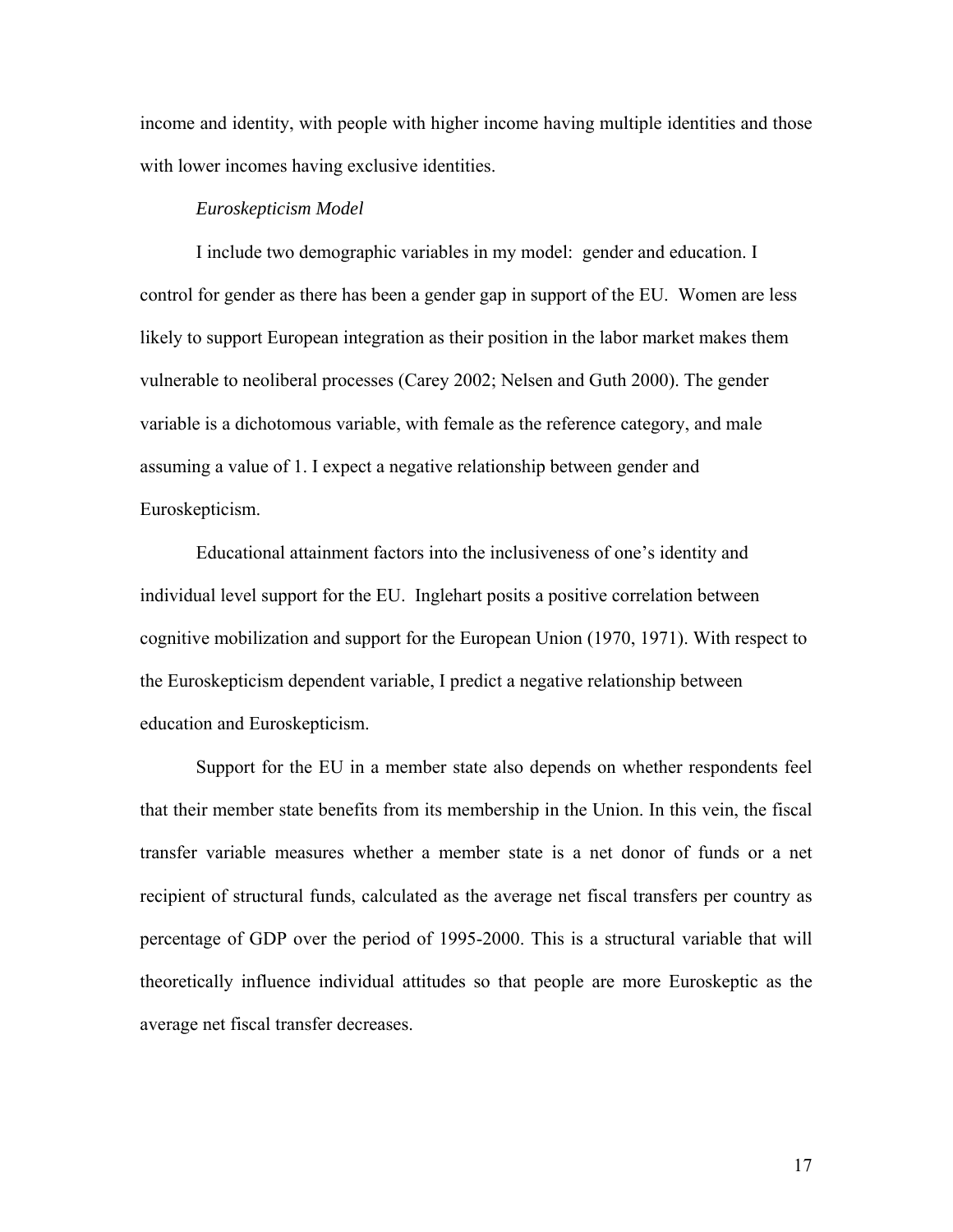I have also included a term that interacts blue collar workers and gross national income. Market liberalization affects different sectors of the labor market in various ways; I include manual workers in this model as they have been particularly vulnerable, especially with the enlargement to Central and Eastern Europe. More importantly, their plight is especially salient, given that it is often politicized and invoked by pervading radical right populist parties (e.g., Norris 2005). Conversely, manual workers in poorer member states will not be adversely affected, as trade liberalization hurts those whose skills are scarce and benefits those whose skills are abundant (Hooghe and Marks 2004). Respondents who are skilled or unskilled manual workers or non-desk employees were coded as 1. I interacted this with the gross national income in 2003, measured in the value of American dollars in 2001. I expect manual workers in rich countries to be more Euroskeptic, whereas manual workers in poorer countries are less Euroskeptic.

#### RESULTS

#### *Federalism and Exclusive Identity: Empirical Tests*

I apply an ordered probit to analyze the relationship between multiple identities and federalism. This nonlinear model is an appropriate way of estimating the relationship given that the dependent variable is categorical and there is an underlying order to the responses. The  $\chi^2$  statistic evaluates the overall fit of the model; notably, it is statistically significant ( $p < .001$ ). Table 4.1 shows the ordered probit estimates. The probability of seeing this coefficient for "federalism" purely by chance is less than 5%. The coefficient is also negative, which supports the hypothesis that identities become more inclusive as the level of structural decentralization increases.

[Table 4.1 About Here]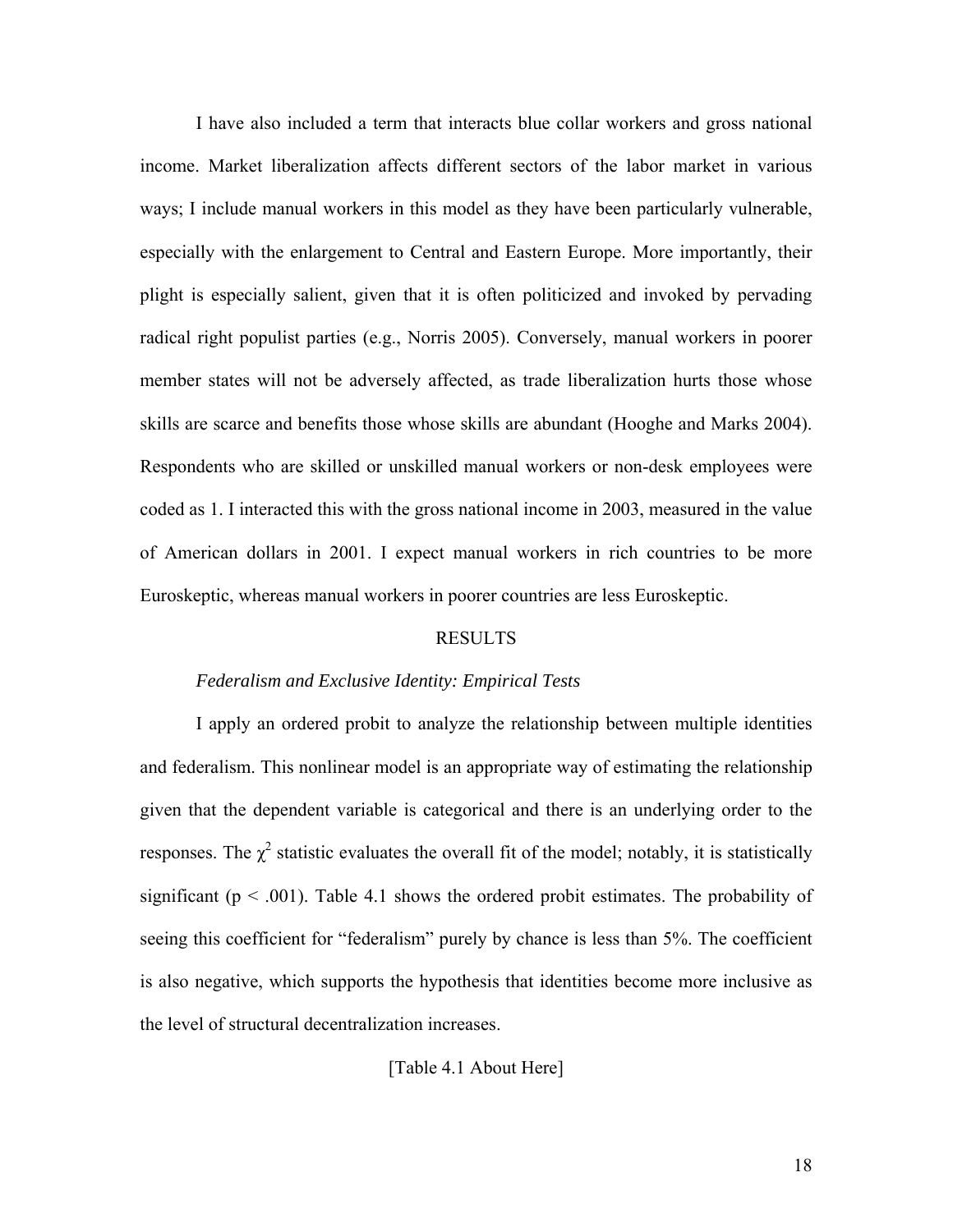The other coefficients in the model accord with extant theories; however, these coefficients mean little on their own. The substance of nonlinear models of categorical variables lies in the marginal changes of a variable. A method to derive these probabilities is to look at the predicted probabilities of being classified into the possible outcomes of identity for various levels of federalism and then take the differences between the outcomes. I hold the other variables at their means. Table 4.2 clearly shows that the probabilities are decreasing for all three categories of federalism. Note that the probability of having the most inclusive identity is highest for respondents living in a federation. This suggests that the hypothesis between an inclusive identity and federalism holds.

## [Table 4.2 About Here]

Graph 4.1 presents a snapshot of the six possible outcomes. This visual representation suggests that the probability of falling into categories 3, 4, 5, and 6, or having a more exclusive identity, are much lower than being classified a 0, 1, or 2, or having inclusive identities.

#### [Graph 4.1 About Here]

These graphs suggest a relationship between more inclusive identities and political decentralization. Table 4.3 of this section makes this intuition explicit. The marginal changes between a unitary state and a federation are consistently larger than between a quasi-federation and a unitary state.

#### [Table 4.3 About Here]

While I cannot gauge whether federalism causes inclusive identities given that this analysis is restricted to one discrete time period, these results suggest that federal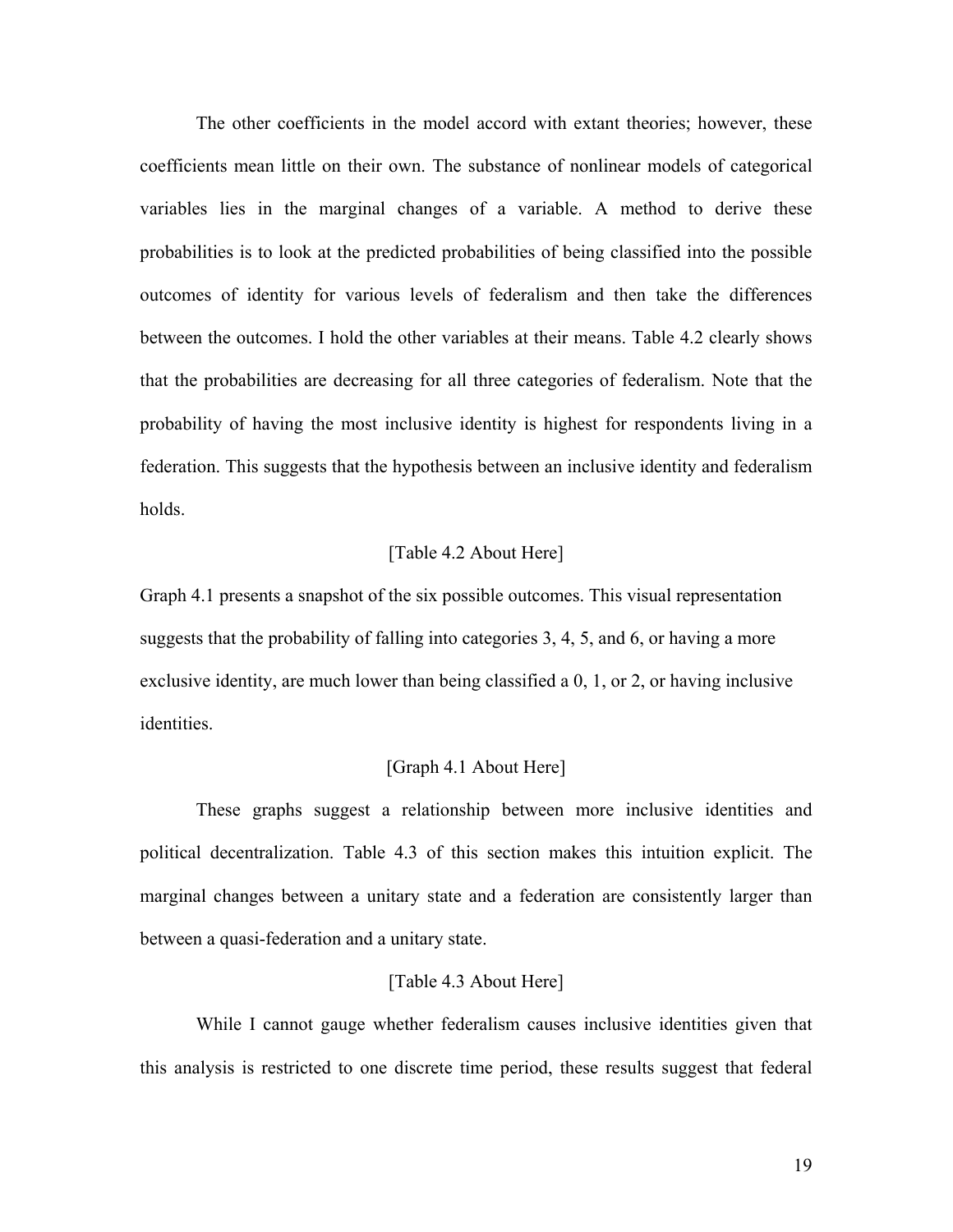states are linked to more inclusive identities. Furthermore, the marginal effect of federalism is such that it decreases the probability of an exclusive identity. These results corroborate hypothesis one: federalism and inclusive identities are associated.

## *Federalism, Identity, and Euroskepticism: Empirical Tests*

In the next model, I include an interaction term of "exclusiveness of identity" and "federalism" to examine whether federalism explicitly conditions the effects of exclusiveness of identity on Euroskepticism. The principal hypothesis in this section is that people who live in a federation will be less Euroskeptic than citizens of a centralized system. A competing hypothesis envisions federalism as an institutional response to parochialism, which may make one emphasize local identities more than any others<sup>y</sup>. Devolution of power may also whet the desire of citizens in historical units for more autonomy. In these situations, sub-units without strong identities may resent these areas and the EU, whose regional form of governance allows regions to circumvent the center. Thus, federalism could make people with exclusive identities even more Euroskeptic than they would have been in a unitary or quasi-federal state.

The results from the second model are displayed in Table 4.4 below. While the values of these coefficients are meaningless on their own, the signs on the control variables accord with the existing theories. The one exception is that while manual workers are unlikely to support the EU, the p-value indicates that it is unlikely that this sentiment is conditional on income.

#### [Table 4.4 About Here]

Regarding the principal variables of analysis, we first notice that *exclusiveness* has a positive relationship with Euroskepticism. As predicted, federalism does not influence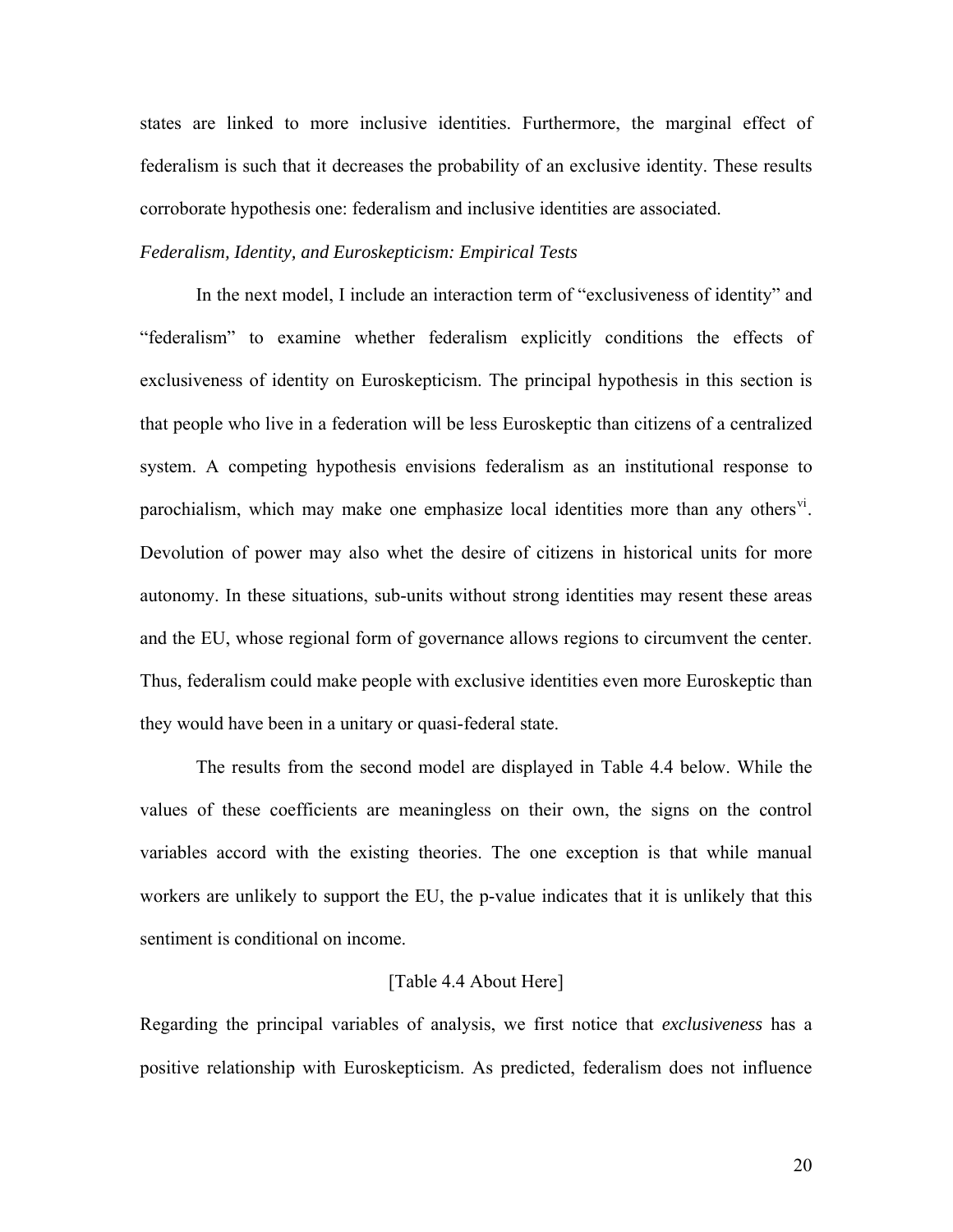Euroskepticism on its own. The effect of exclusivity on Euroskepticism, however, appears to be conditioned by federalism. Moreover, this effect is positively correlated with Euroskepticism.

Graph 4.5 shows the changes to support for the EU in different institutional settings, with the other values held at their means or modal values<sup>[vii](#page-31-1)</sup>.

## [Graph 4.5 About Here]

The influence of federalism on the exclusivity of identity is largest for those individuals with either inclusive identities or exclusive identities. Nevertheless, the effect is larger for exclusive identities as the probability a person with an exclusive identity of 6 will support the EU drops from 40% to roughly 30% in a federal state.

## [Graph 4.6 About Here]

For all scores of exclusivity of identity, federalism hardly influences the probability of responding that EU membership is neither good nor bad. Furthermore, the probability is low, hovering just below 20%.

### [Graph 4.7 About Here]

Graph 4.7 plots the predicted probabilities of being opposed to membership in the EU for specific values of exclusiveness, and along varying types of federalism. We can see that the more inclusive one's identity is, the less influence federalism has on the predicted probability of being a Euroskeptic. Moreover, as the level of political decentralization increases, the probability of being opposed to the EU decreases for those with inclusive identities. For individuals with a high level of exclusivity federalism increases the probability of being Euroskeptic. This trend holds for those with an exclusive identity of 5, multiple identities of 4, and, to a lesser extent, multiple identities of 3. Generally the slopes for multiple identities and exclusive identities are steeper than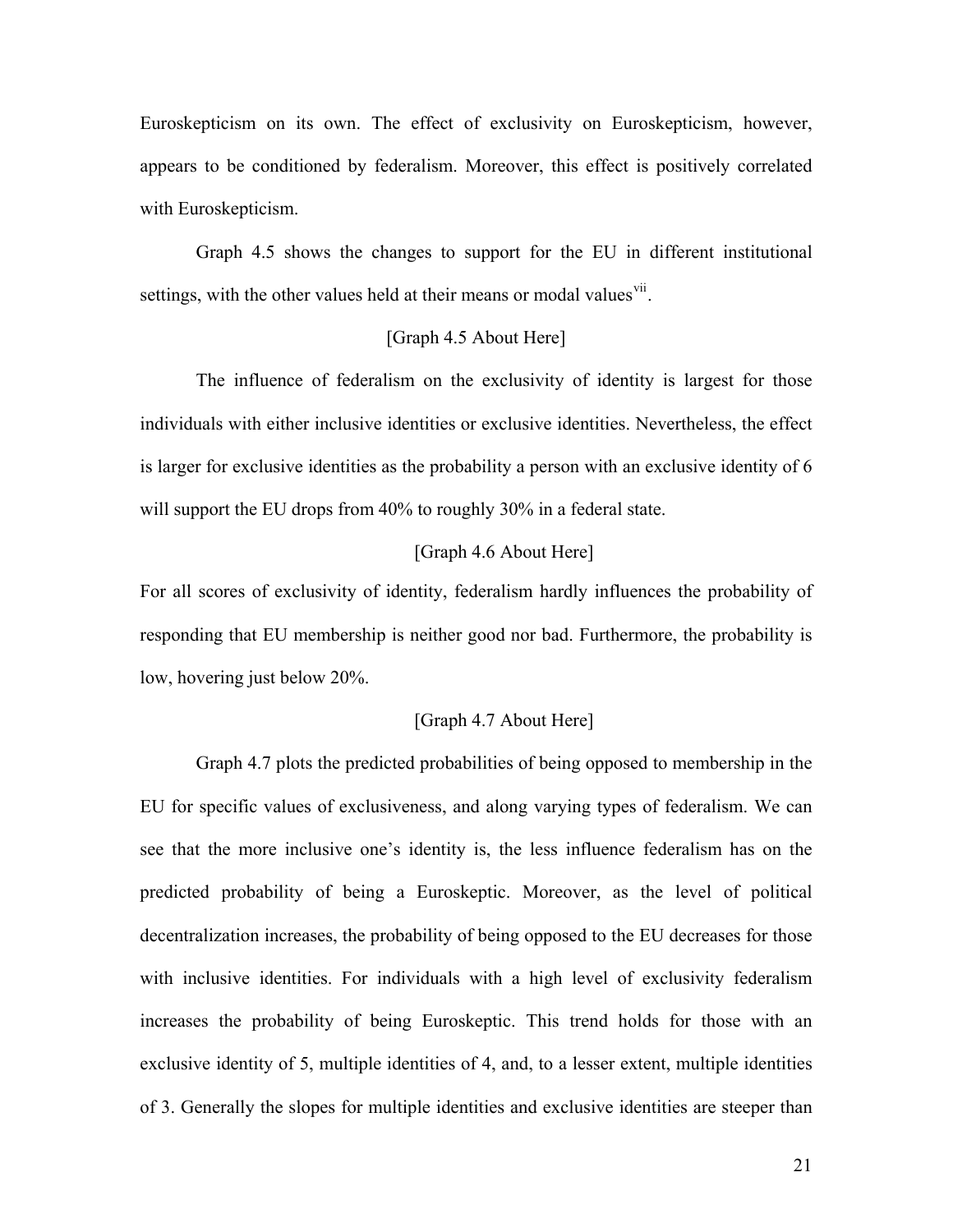those for exclusive identities. Federalism appears to condition those on the weaker side of multiple identities and with multiple identities to be more Euroskeptic than those with similar identity profiles in unitary states.

## [Table 4.5 About Here]

Table 4.5 supports what Graph 4.7 indicated: The influence of federalism is largest on the highest and lowest scores of exclusivity. Note that the change in probability of considering integration a good thing for those who have an exclusive identity of 6 decreases 11% when comparing a unitary state to a federal state. The predicted probability of not being Euroskeptic decreases by 8% for those with an exclusive identity score of 5 as they move from a unitary state to a federal state. The only positive shift associated with federalism is for those with inclusive identities. Here we see that for every shift the predicted probability of considering the EU as a good thing increases, but only by increments of 5% and 3%, respectively.

### [Table 4.6 About Here]

Finally, Table 4.6 shows the change in predicted probabilities of being Euroskeptic for shifts in federal structures. Federalism influences those who scored a 0 on "exclusive identity" by decreasing the predicted probability of being a Euroskeptic. The change from a unitary state to a federation is -4%.

Interestingly, federalism has the greatest influence on those with the most exclusive identities. The predicted probability of being Euroskeptic increases by 12% for those living in a federal state, as compared to those living in a unitary state. In fact, while the predicted probabilities always increase in the final column, they are getting larger as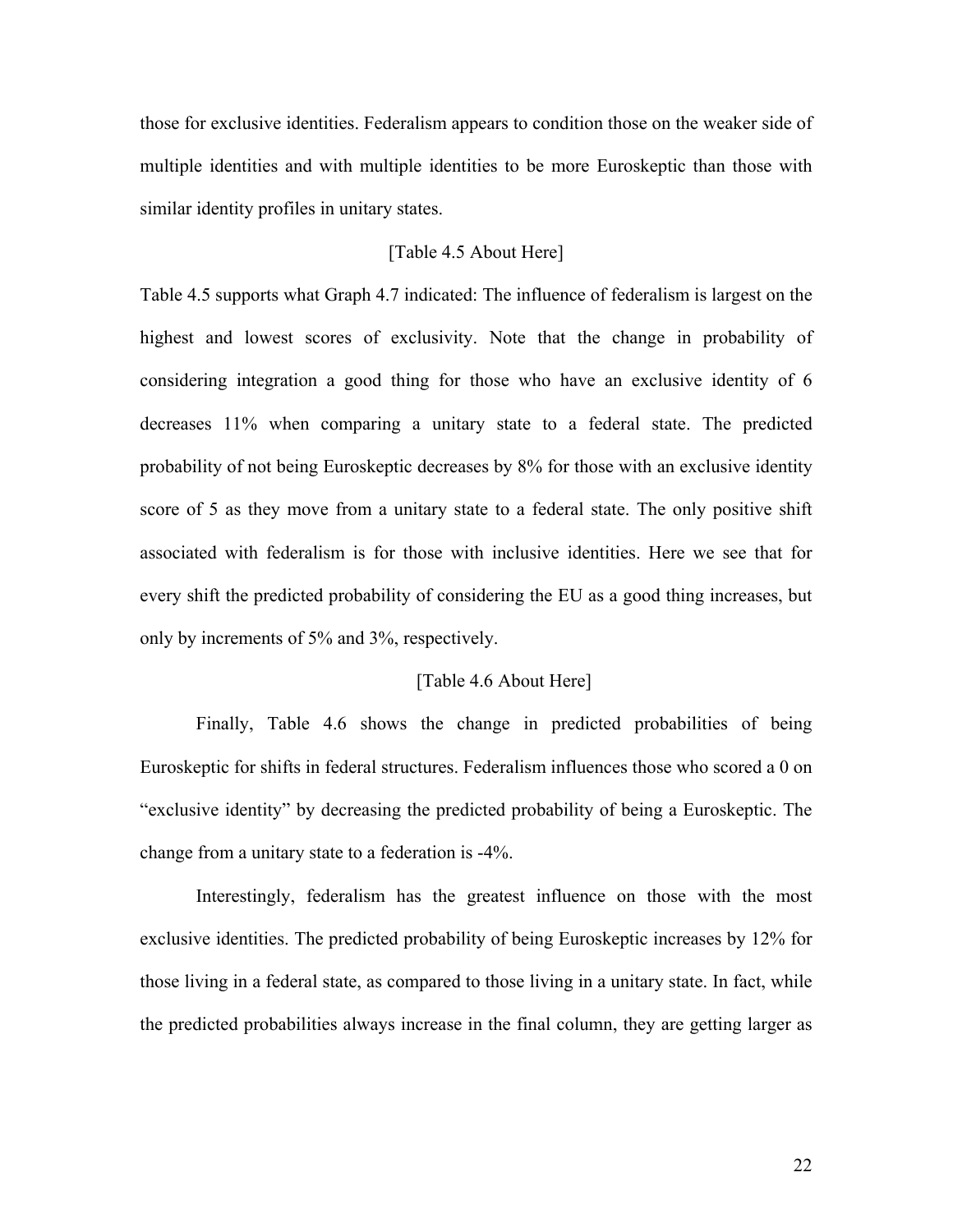the score on exclusivity rises. This suggests that federalism exacerbates Euroskepticism among those who already have exclusive identities.

## ANALYSIS

These results indicate that the second hypothesis was incorrect: federalism *increases* the effect of Euroskepticism. These findings contradict my theory and suggest the following explanation. Since federalism is often the response to the demands made by those with strong subnational identities, the devolution of power may only whet the subunits appetite for more independence. After all, centers are reluctant to break the relationship it has with its subunits. This commitment to the union by the center may decrease the level of attachment citizens feel for it.

These findings also hint that parochialism may increase in federal states with significant autonomy. These growing attachments to the subunit and antipathy toward the center unit do not always occur among historical regions, such as the Basque Country or Scotland. The Italian case demonstrates such a trend. In June 1990, Rome passed Law N. 142, which, among other things, elevated the regions to a position of superiority vis-à-vis the provinces (Bull 1999). Despite the passage of this law, not all regions were satisfied. Various "special" regions, or those with an extended amount of autonomy due to the presence of considerable ethnic minorities or separatist tendencies, requested federalist reform. In February 1991, one of the "ordinary" regions, Northern Emilia-Romagna, also requested a new type of regionalization that would have given the regions more authority (Bull 1999, 152).

Yet why would those with strong subnational identities feel no attachment for Europe? In the case of regions with strong secessionist movements, would not the EU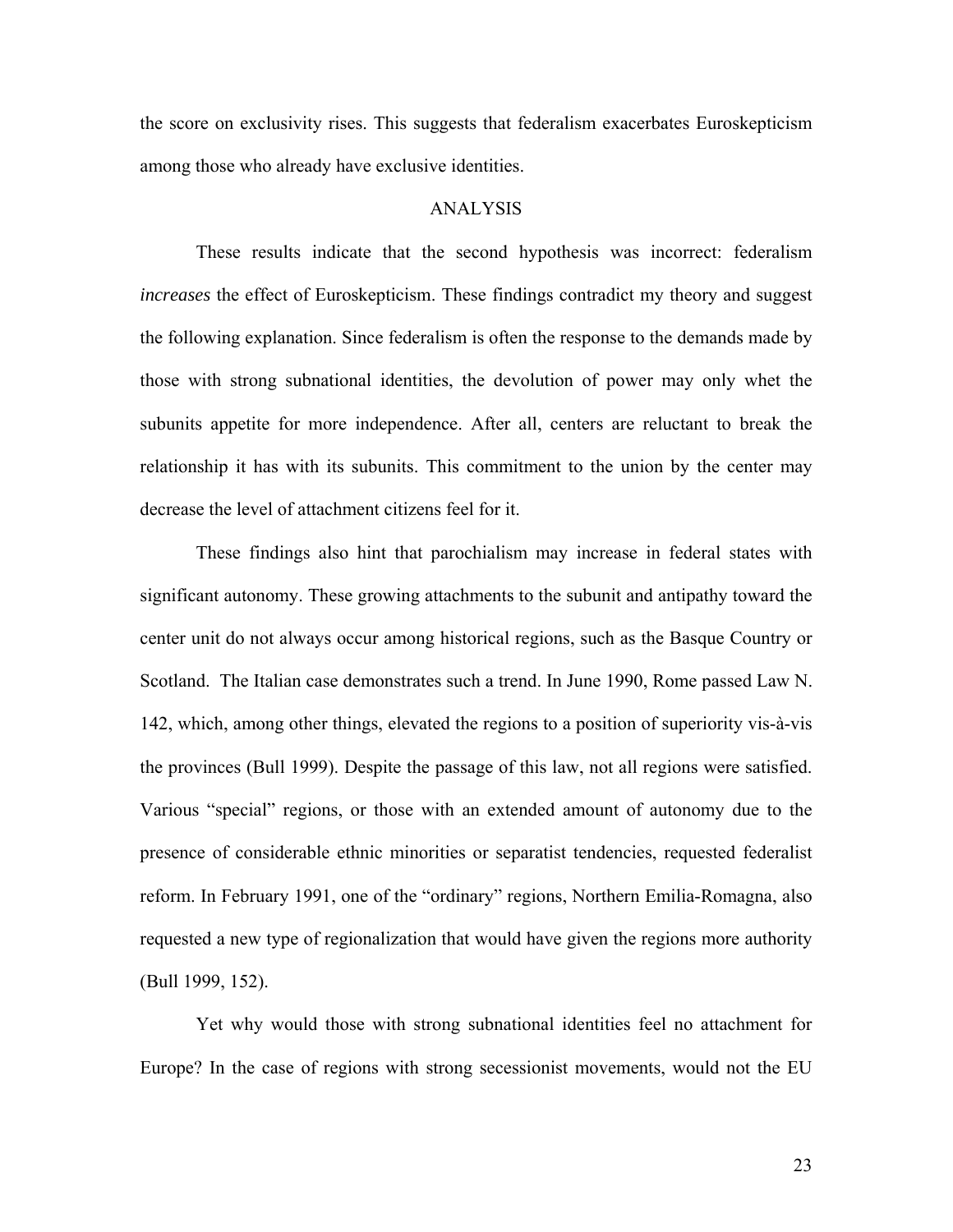appear as a way to free themselves from the grip of the central state? These findings are also surprising in light of the method of dispersal of cohesion funds. The EU doles out aid by subunit, which implies that those in the subunit would feel more positively toward the EU. Federal subunits have already set-up lobbies in Brussels to acquire more funds and units in federal states already have the administrative infrastructure to implement the funds effectively. Nevertheless, those with the most exclusive identities, held by respondents attached to only one level of territory, were the ones among whom federal structures had the *most* influence.

### FUTURE RESEARCH AND CONCLUSION

These findings illuminate several future paths of research. The first would be a control for historical regions. Does federalism have any effect on individuals who are not in units with a strong regional identity? By controlling for historical units, we could discover whether or not federalization allows for people to think of themselves in more than national terms and to develop the mental frameworks necessary for multi-level governance.

Another possibility would be to find better survey data that asks respondents directly whether they think of themselves as "subnational identity," "national identity," and "European." Including such a variable would allow researchers to operationalize inclusive/exclusive identities with more precision. Similarly, country-by-country analysis could replace the multinational data from Eurobarometer<sup>[viii](#page-31-1)</sup>.

Finally, these findings indicate that exclusivity of identity is linked to a broader phenomenon that describes sentiments of Euroskepticism: cosmopolitanism and particularism. Specifically, the new particularism could be a type of defensive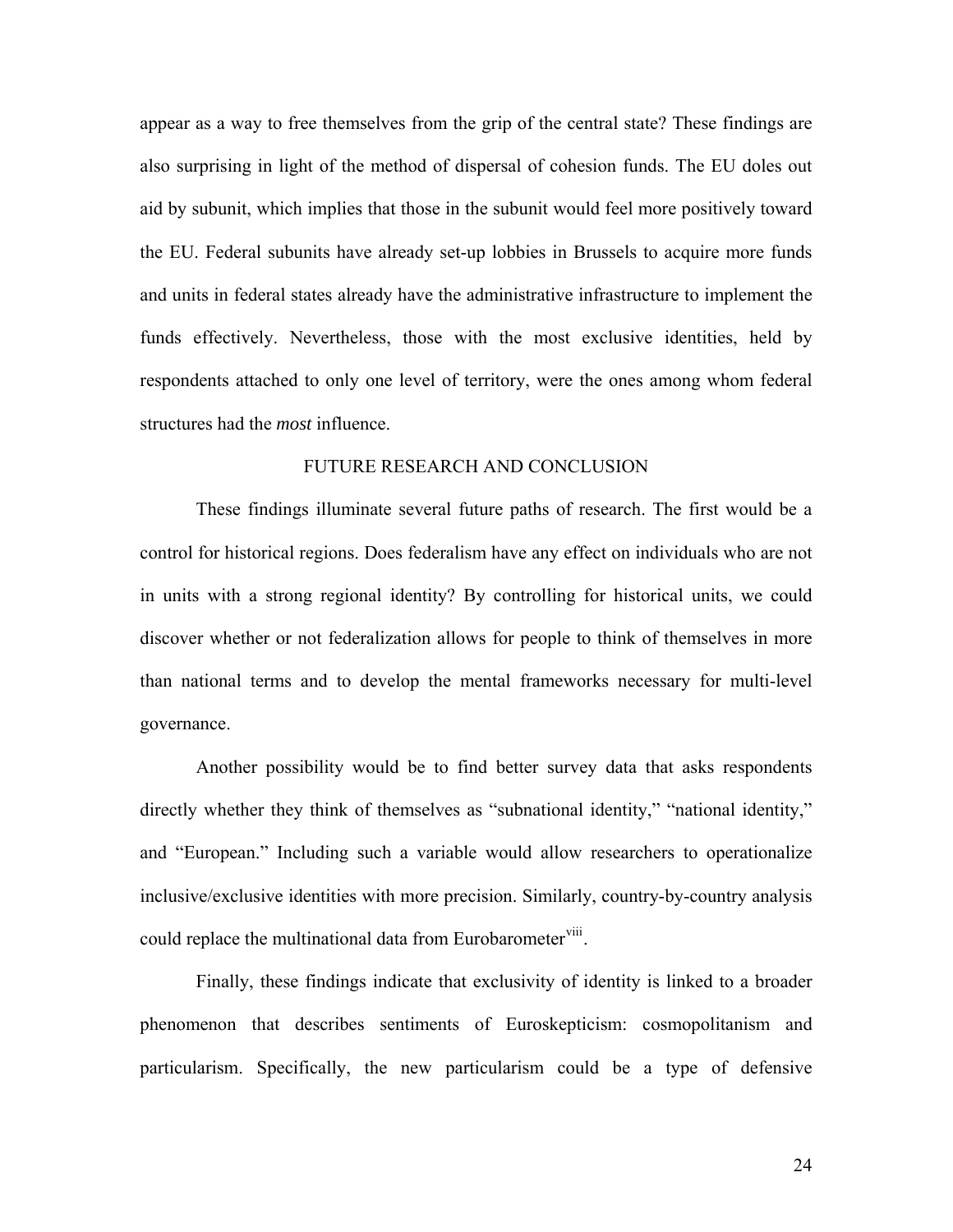nationalism. Encompassing exclusive and multiple identities in a theory of cosmopolitanism and new nationalism would allow us to keep the analytical leverage identities gives us on Euroskepticism, while allowing us to include information gleaned from theories of cognitive mobilization (Inglehart 1970; Janssen 1991) and values (Inglehart 1977). Most importantly, this new theory would account for the role of subnational identities, and how various identities interact with one another.

The goal of this project was to assess how structural variables conditioned exclusivity of identity, and to investigate whether federalism conditioned Euroskepticism through the inclusiveness/exclusiveness of identity. The results indicate that the first relationship holds, but federalism does not make people less inclined to be Euroskeptic. In fact, those with exclusive identities in federations will be more likely to be Euroskeptic than those with exclusive identities in unitary states. These findings suggest that the relationship between multiple/inclusiveness of identity and Euroskepticism is not a simple, linear-additive one. Simply put, multiple identities do not always guard against Euroskepticism.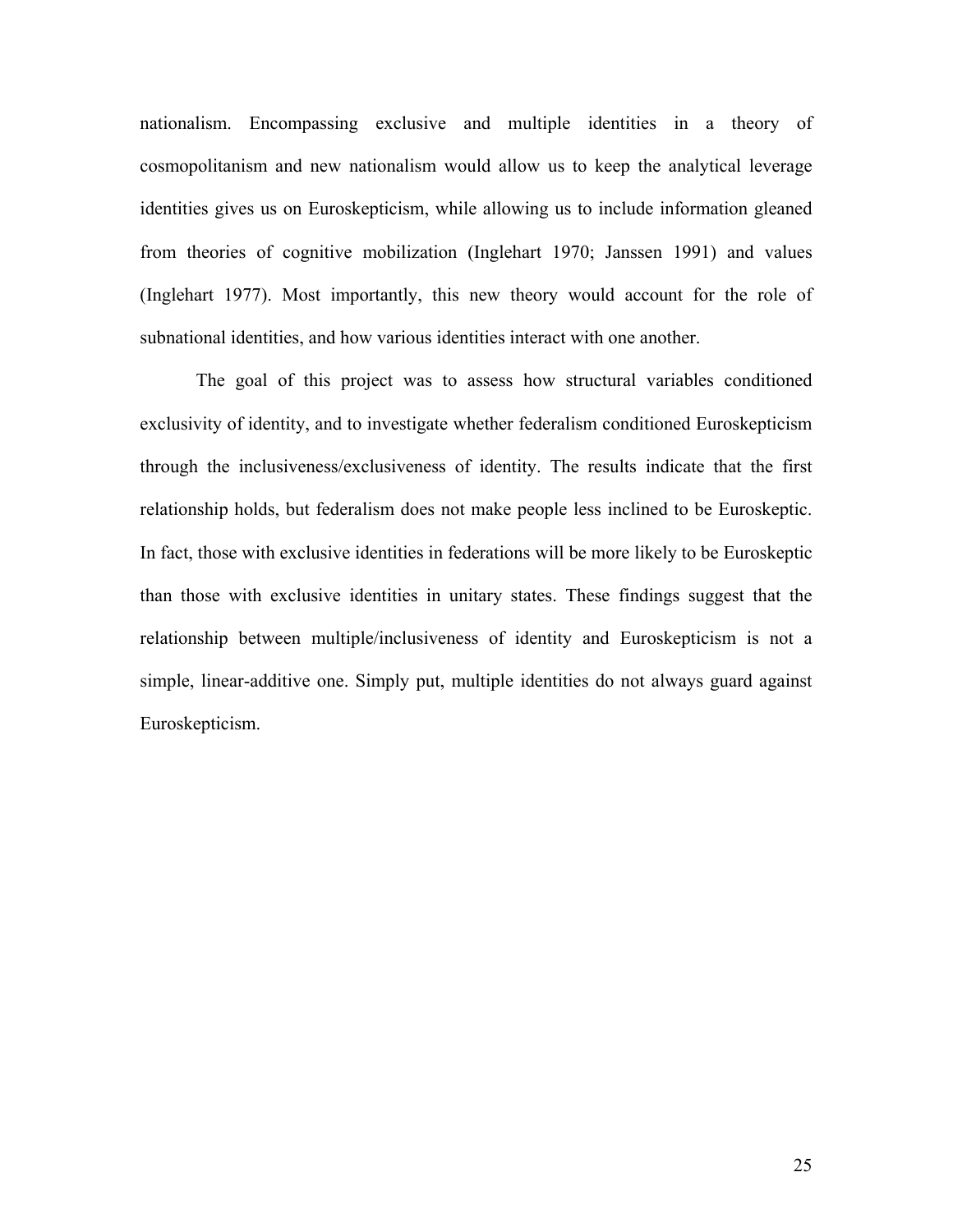#### APPENDIX

### *Summary Statistics of Control Variables*

"Gender" is a dichotomous variable, with female as the reference category. The median is 1. "Education" is measured by the age of the respondent when he stopped full-time education and is recoded on a four point scale. 1 corresponds with up to 15 years, 2 with between 16 and 19 years, 3 with 20 or more years, and 4 with still studying. The mean is 2.67 and the standard deviation is 0.88. The mean value for "fiscal transfers" is 0.49 and the standard deviation is 1.49. This value ranges from -5.6 for Germany to 3.88 for Greece. "Income" is a Eurobarometer variable on a harmonized scale; values range from 1 to 98. The mean is 33.32 and the standard deviation is 41.16. For the "evaluation of quality of democracy in country," respondents were asked, "On the whole, are you very satisfied (4), fairly satisfied (3), not very satisfied (2) or not at all satisfied (1) with the way democracy works in (OUR COUNTRY)?" The mean is 2.67 and the standard deviation is 0.78. For "knowledge of EU institutions," the Eurobarometer asks respondents to place themselves on a scale of 1-10 regarding "how much do you feel you know about the European Union, its policies, its institutions." 1 signifies "know nothing at all" while 10 means that the respondent believes that he or she "know a great deal." The mean is 4.75 and the standard deviation is 1.99. For "personal economic expectations," respondents were asked: "What are your expectations for the year to come when it comes to the financial situation of your household: worse (1), same (2) or better (3)?" The mean is 2.16 and the standard deviation is 0.17. For "national economic expectations," Eurobarometer asked, "What are your expectations for the year to come: will 2001 be better  $(3)$ , worse  $(1)$  or the same  $(2)$  when it comes to the economic situation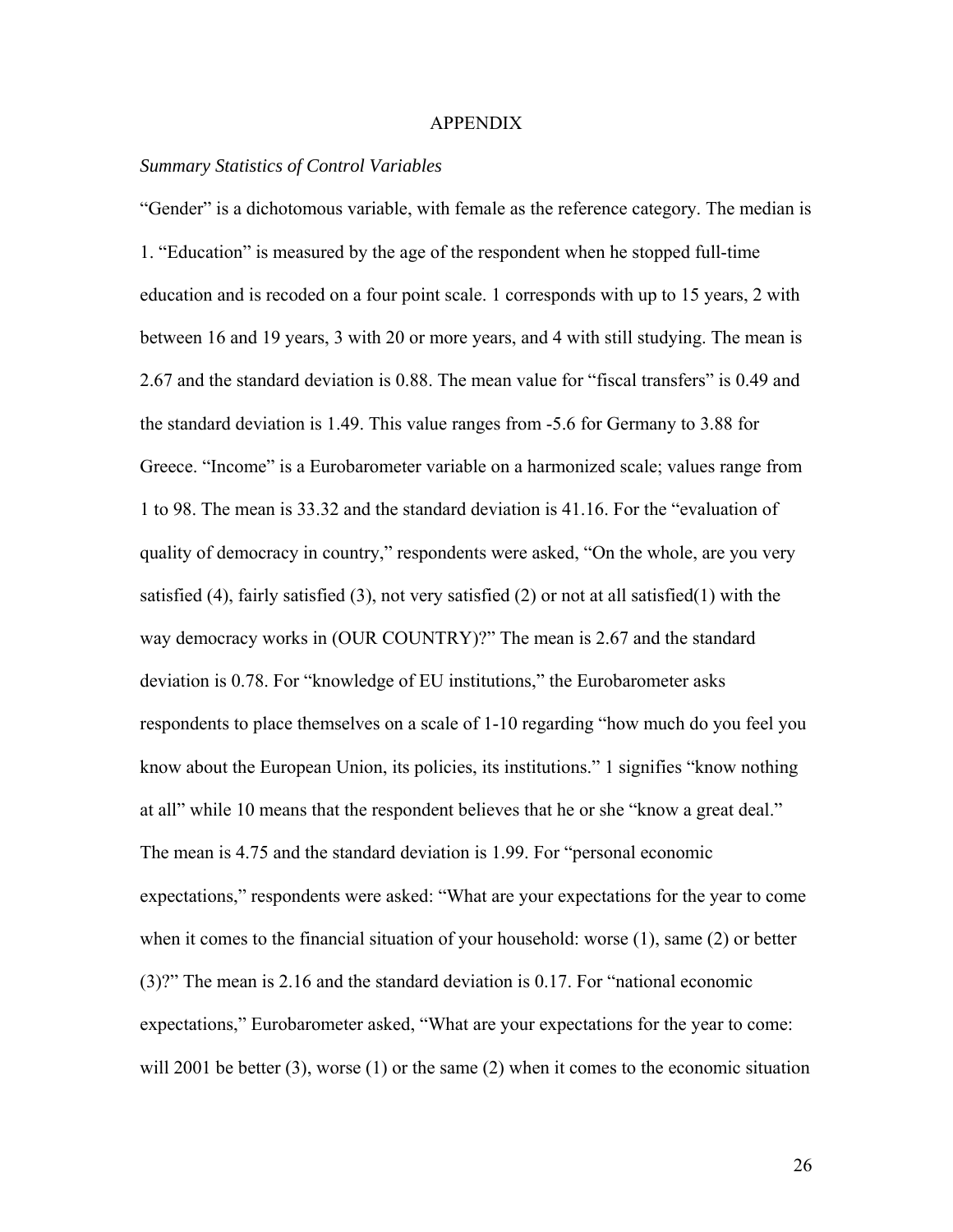in (OUR COUNTRY)?" The mean is 2.01 and the standard deviation is 0.7. For "persuade friends," the relevant Eurobarometer question is "When you hold a strong opinion, do you ever find yourself persuading your friends, relatives or fellow workers to share your views? Does this happen: never (1), rarely (2), from time to time (3), or often (4)?" The mean is 2.47 and the standard deviation is 0.95.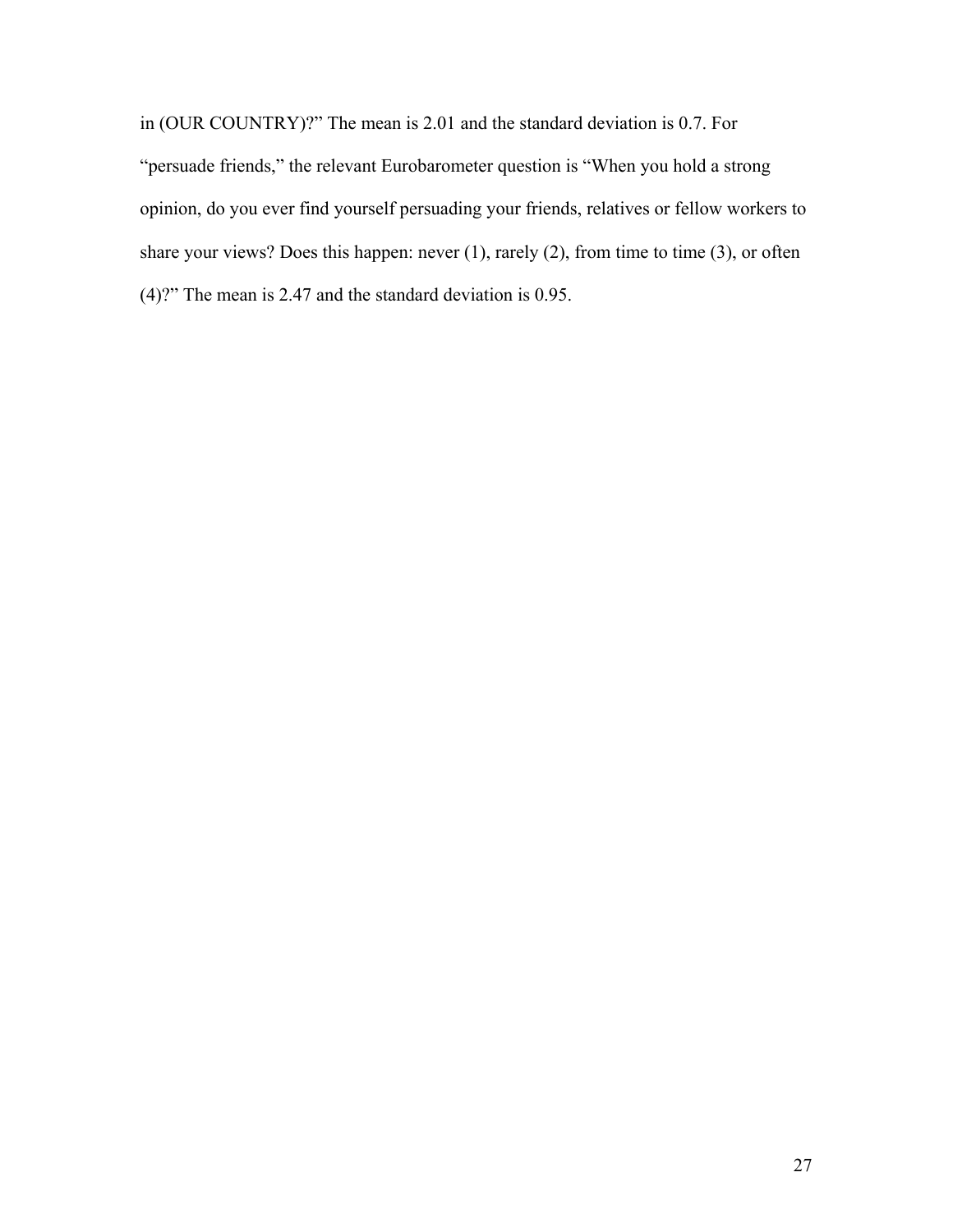#### **Works Cited**

- Bednar, Jenna. 2005. "Federalism as a Public Good." *Constitutional Political Economy* 16(2): 189-205.
- -- N.d. *The Robust Federation*. New York: Cambridge University Press. Forthcoming.
- Bednar, Jenna and Scott E. Page. 2005. "Culture, Institutional Performance, and Path Dependence" Paper presented at the annual meeting of the American Political Science Association, Marriott Wardman Park, Omni Shoreham, Washington Hilton, Washington, DC.
- -- 2007. "Can Game(s) Theory Explain Culture? The Emergence of Cultural Behavior within Multiple Games." *Rationality and Society* 19(2): 69 -91
- Bjarnadottir, Valgerdur and Damian Gadzinowski.2004. "Integrating the Oresund-What Kind of Region?" *Federalism*. 5:1-12.
- Bowers, Jake and Katherine W. Drake. 2005. "EDA for HLM: Visualization when Probabilistic Inference Fails" *Political Analysis* 13(4): 301-326.
- Bull, Anna. 1999. "Regionalism in Italy" in Peter Wagstaff, ed., *Regionalism in the European Union*. Portland, OR: Intellect, 140-157.
- Carey, Sean. 2002. "Undivided Loyalties: Is National Identity an Obstacle to European Integration?" *European Union Politics* 3(4):387-413.
- Commission of the European Union. 2001. *Allocation of 2000 EU Operating Expenditure by Member State.* European Commission, Budget Directorate, September 2001.
- Deutsch, Karl. 1966. *Nationalism and Social Communication*. Cambridge, MA: MIT Press.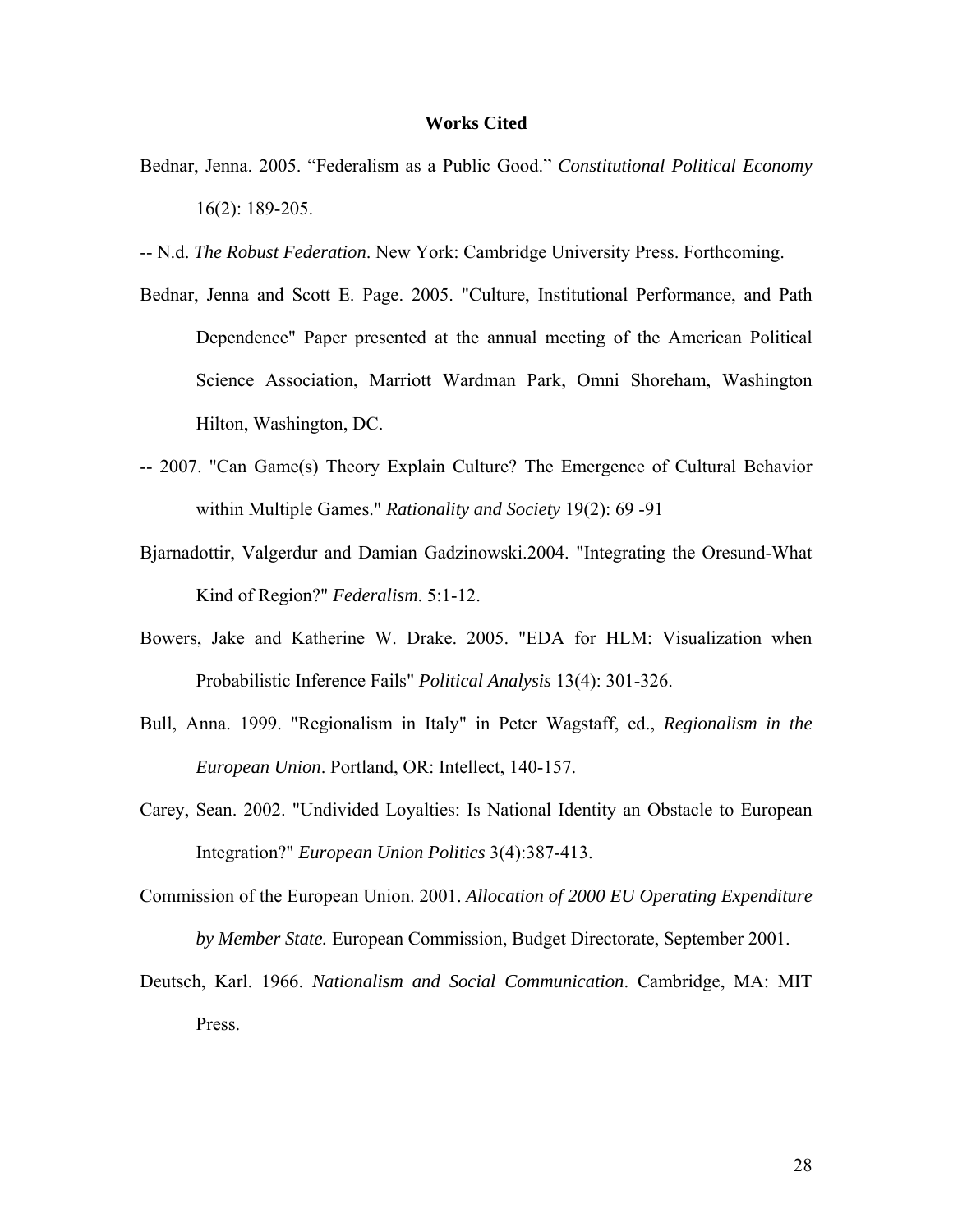- Filippov, Mikhail, Peter C. Ordeshook, and Olga Shvestova. 2004. *Designing Federalism: A Theory of Self-Sustainable Federal Institutions*. New York: Cambridge University Press.
- Franzese, Robert J. 2005. "Empirical Strategies for Various Manifestations of Multilevel Data." *Political Analysis* 13(4):430-446.
- Franzese, Robert J. and Cindy Kam. Forthcoming. *Modeling and Interpreting Interactive Hypotheses in Regression Analysis: A Brief Refresher and Some Practical Advice.* Ann Arbor: University of Michigan Press.
- Gabel, Matthew. 1998. "Public Support for European Integration: An Empirical Test of Five Theories." *Journal of Politics* 50: 335-54.
- Gabel, Matthew and Guy Whitten. 1997. "Economic Conditions, Economic Perceptions, and Public Support for European Integration." *Political Behaviour* 19(1): 81-96.
- Hix, Simon. 2005 [1999].*The Political System of the European Union*. New York: Palgrave Macmillan.
- Hooghe, Liesbet and Gary Marks. 2003. "Unraveling the Central State, but How? Types of Multi-level Governance." *American Political Science Review* 97(2):233-43.
- -- 2004. "Does Identity or Economic Rationality Drive Public Opinion on European Integration?" *PSOnline*: 415-20.
- -- 2005a. "A Postfunctionalist theory of European integration." Annual Meeting of the American Political Science Association. Washington, D.C.
- -- 2005b. Hooghe, Liesbet and Gary Marks. "Calculation, Community, and Cues: Public Opinion on European Integration." *European Union Politics* 6: 421-445.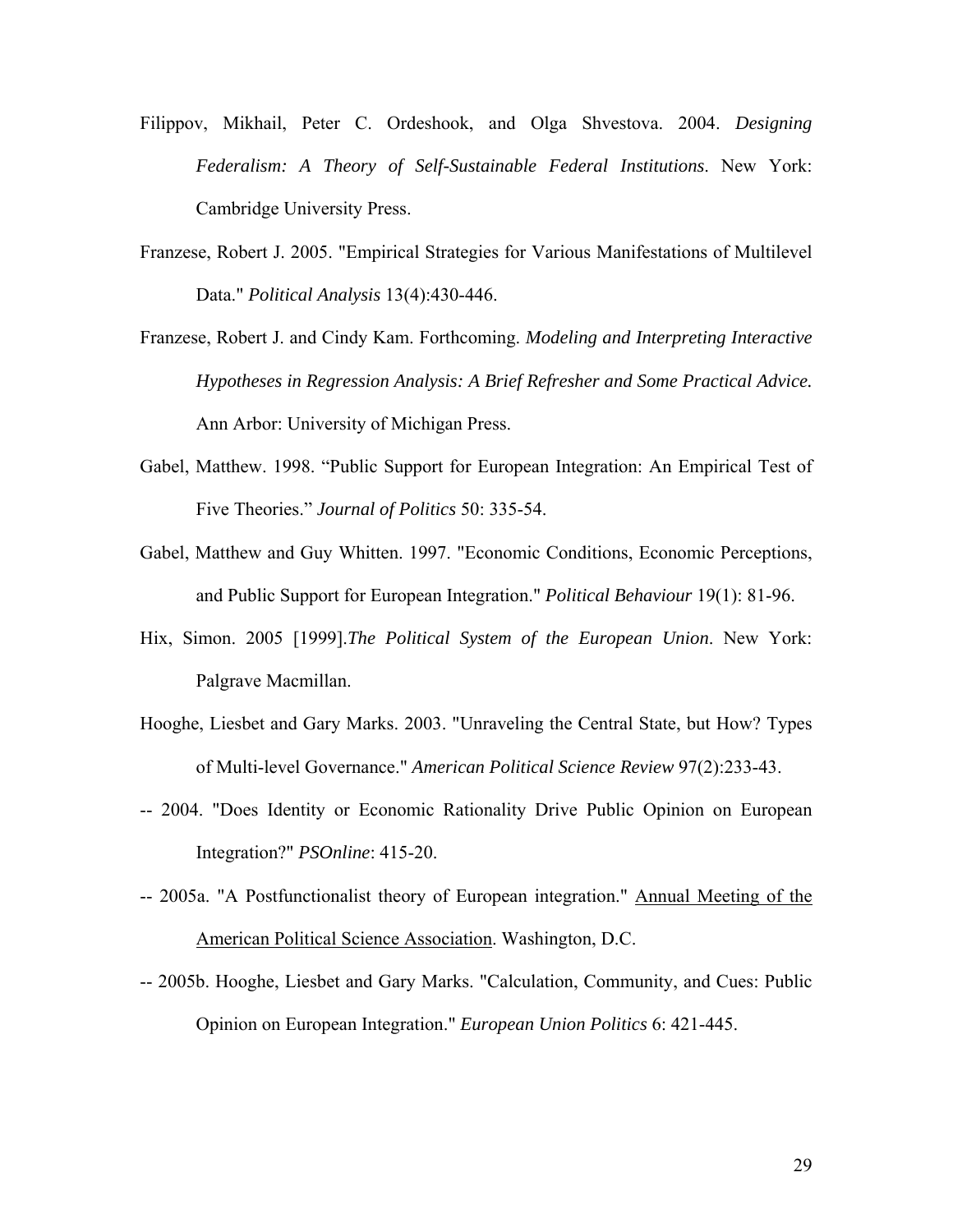- Hughes, James, Gwendolyn Sasse, and Claire Gordon. 2002. "Saying 'Maybe' to the Return to Europe': Elites and the Political Space for Euroscepticism in Central and Eastern Europe." *European Union Politics* 3(3):327-355.
- Kaldor, Mary. 1996. "Cosmopolitanism Versus Nationalism: The New Divide?" in Richard Caplan and John Feffer, eds. *Europe's New Nationalism*. New York: Oxford University Press, 42-58.
- Klandermans, Bert, Jose Manuel Sabucedo and Mauro Rodriguez. 2004. "Inclusiveness of Identification Among Farmers in the Netherlands and Galicia (Spain)." *European Journal of Social Psychology* 34:279-95.
- Magone, José M. 2003."The Third Level of European Integration: New and Old Insights" in José M. Magone, ed. *Regional Institutions and Governance in the European Union*. Westport, CT: Praeger Publishers.
- Marks, Gary. 1999."Territorial Identities in the European Union," in Jeffrey J. Anderson, ed. *Regional Integration and Democracy: Expanding on the European Experience*. Boulder, CO: Rowman & Littlefield, 69-91.
- McLaren, Lauren M. 2002. "Public Support for the European Union: Cost/Benefit Analysis or Perceived Cultural Threat?" *The Journal of Politics*. 64(2): 551-566.
- Medrano, Juan Díez and Paula Gutiérrez. 2001. "Nested Identities: National and European Identity in Spain."*Ethnic and Racial Studies* 24(5): 753-778.
- Newman, Michael. 2000. "Introduction" in Catherin Hooskyns and Michale Newman, eds. *Democratizing the European Union: Issues for the Twenty-First Century*. New York: Manchester University Press: 1-11.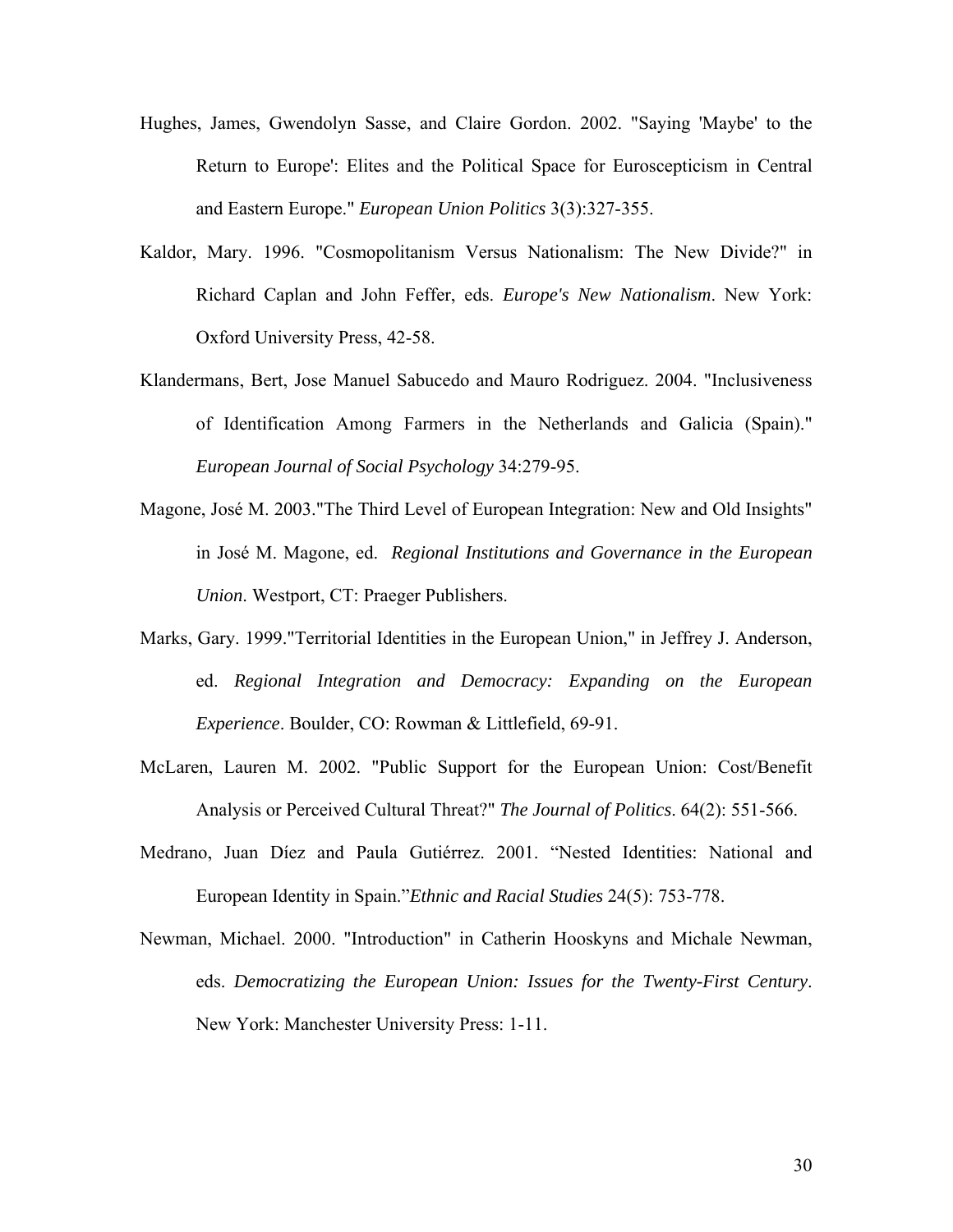- Norris, Pippa. 2005. *Radical Right: Voters and Parties in the Electoral Market*. Cambridge, MA: Cambridge University Press.
- Nuñez, Xosé Manoel. "Autonomist Regionalism within the Spanish State." In *Identity and Territorial Autonomy in Plural Societies*. Eds. Williams Safran and Ramón Máiz. London: Frank Cass Publishers, 2000, 121-141.
- Rodden, J. 2004. "Comparative Federalism and Decentralization: On Meaning and Measurement." *Comparative Politics*: 481-500.
- Roller, Elisa and Amanda Sloat. 2003. "Devolution in the European UUnion: The Role of Subnational Authorities in Scotland and Catalonia" in osé M. Magone, ed. *Regional Institutions and Governance in the European Union*. Westport, CT: Praeger Publishers.
- Taggart, 1998. "A Touchstone of Dissent: Euroscepticism in Contemporary Western European Party Systems." *European Journal of Political Research* 33:363-388.

Weiler, J.H.H. "Introduction." *Journal of Common Market Studies*. 40(4):555-562.

World Development Indicators Database. (Worldbank, April 2003).

 $\overline{a}$ 

<sup>&</sup>lt;sup>i</sup> This claim is inspired by the Bednar and Pages' (2006) game-theoretical work on culture that attributes the emergence of behavioral regularities, or culture, to a member of a cultural group's exposure to a set of incentives, institutions, and her own cognitive constraints.

<sup>&</sup>lt;sup>ii</sup> The classic case is Valencia in Spain. For instance, in 2004 the Basque country and Catalonia requested Euskara and Catalan to be given the status of official languages. This request prompted the Valencian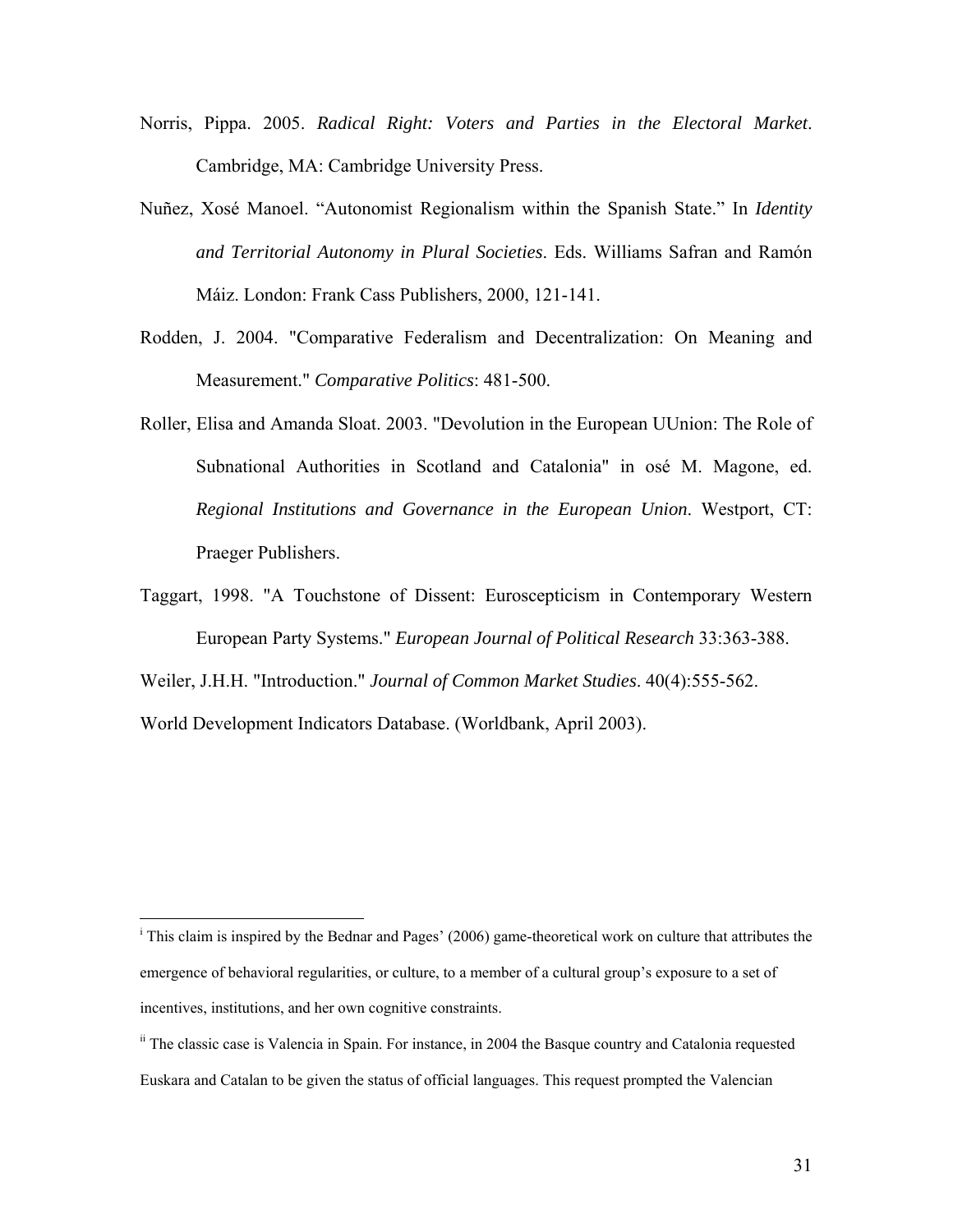<span id="page-31-1"></span> regional government to challenge the proposal because Valenciano, which is almost exactly the same as Catalan, is not included as a language in its own right. This is just one example of how latent identities, in this case Valencian, have emerged after the introduction of the Estado de las Autonomias (Nuñez 2000). iii My reasons for choosing this data set are two-fold. First, both Hooghe and Marks (2004) and Carey (2002) utilize this data set in their tests on the influence of national identity on attitudes towards the EU. Second, I did not include a survey with the ascension states on theoretical grounds, as I did not want to include countries whose history with democracy has been brief.

iv Díez Medrano and Gutiérrez (2001) criticize this measurement for only capturing the *relative* level of identification, not the *absolute* level for a respondent. Data constraints, however, means that this question is the best one available to explore these issues.

<sup>v</sup> Degrees of Freedom =  $(\#$  Macro Units- 2).

 $v<sup>i</sup>$  Inglehart (1977) proposes this hypothesis, stating that people who identify with regional governments are parochials, and thus, opposed to the European Union.

<span id="page-31-0"></span><sup>vii</sup> I estimate the relationship for a male who is not a manual worker, as there are more respondents who fulfill this description in the sample. Of the 12,887 respondents, only 26% (3,391) are manual workers. <sup>viii</sup> I did not choose this research strategy simply because I was investigating whether there was any relationship between federalism and Euroskepticism. While no generalizable theory may be available, I wanted to tell a story that escaped country-specific explanations.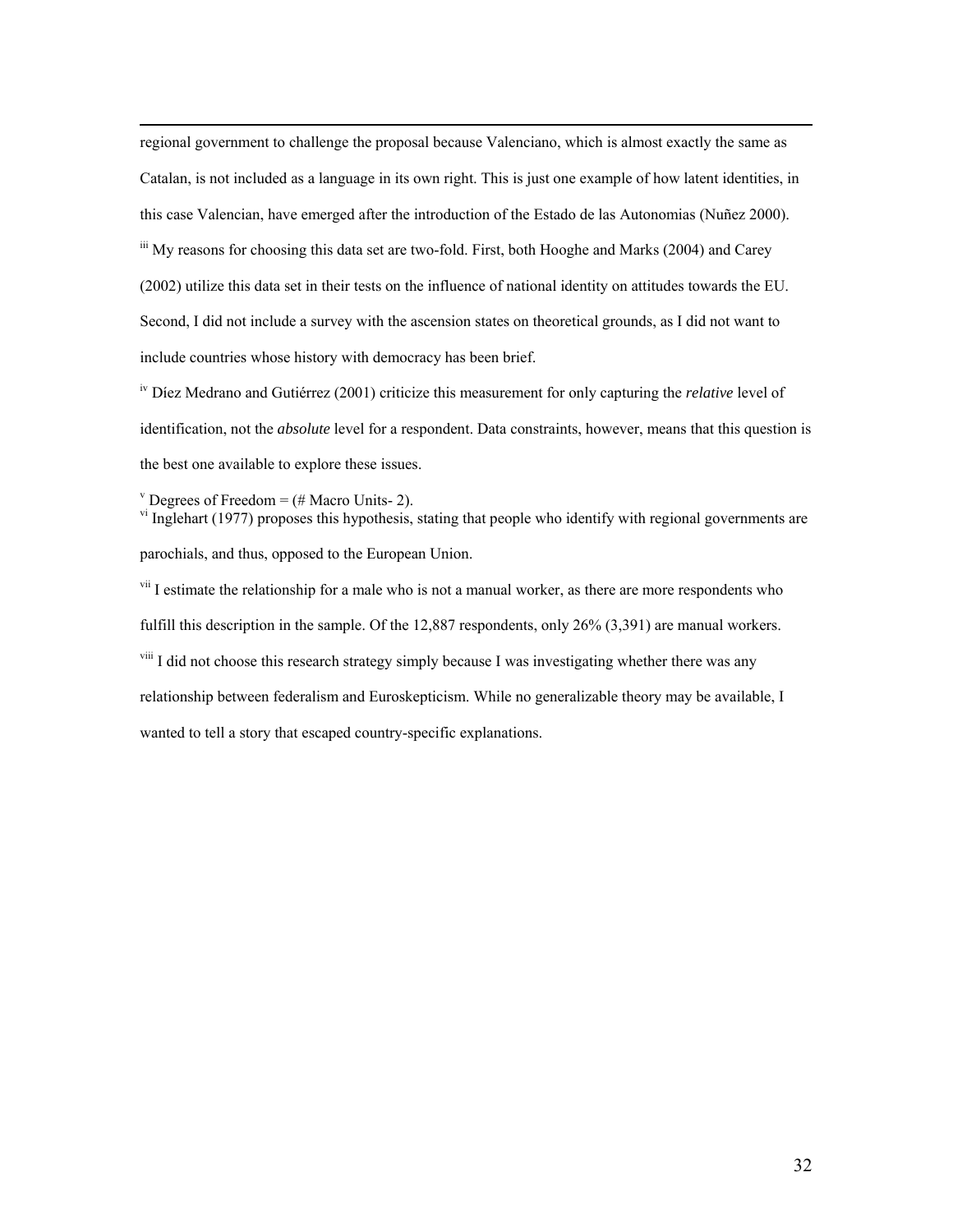## FIGURES, GRAPHS, AND TABLES

## Table 3.1

| Code | <b>Interpretation</b> | <b>Modal Response</b>      |
|------|-----------------------|----------------------------|
|      |                       | $Region = 4 Country = 4$   |
| 0    | Inclusive             | Europe = $4$               |
|      |                       | $Region = 4 Country = 4$   |
|      | Inclusive             | Europe $=$ 3               |
|      |                       | $Region = 4 Country = 4$   |
| 2    | Multiple Identities   | Europe $= 2$               |
|      |                       | $Region = 4 Country = 4$   |
| 3    | Multiple Identities   | Europe $= 1$               |
|      |                       | $Region = 4 Country = 3$   |
| 4    | Multiple Identities   | Europe $= 1$               |
|      |                       | Region = $2$ Country = $4$ |
|      |                       | Europe $= 1$               |
|      |                       | $Region = 4 Country = 2$   |
| 5    | Exclusive             | Europe $= 1$               |
|      |                       | *Equal frequencies         |
|      |                       | $Region = 1 Country = 4$   |
| 6    | Exclusive             | $Europe = 1$               |

## Table 3.2

| Unitary State $= 0$ | <b>Quasi-Federation = 1</b> | <b>Federal State = 2</b> |
|---------------------|-----------------------------|--------------------------|
| France              | Italy                       | Austria                  |
| The Netherlands     | The United Kingdom          | Belgium                  |
| Luxembourg          |                             | Germany                  |
| Denmark             |                             | Austria                  |
| Ireland             |                             | Spain                    |
| Greece              |                             |                          |
| Portugal            |                             |                          |
| Finland             |                             |                          |
| Sweden              |                             |                          |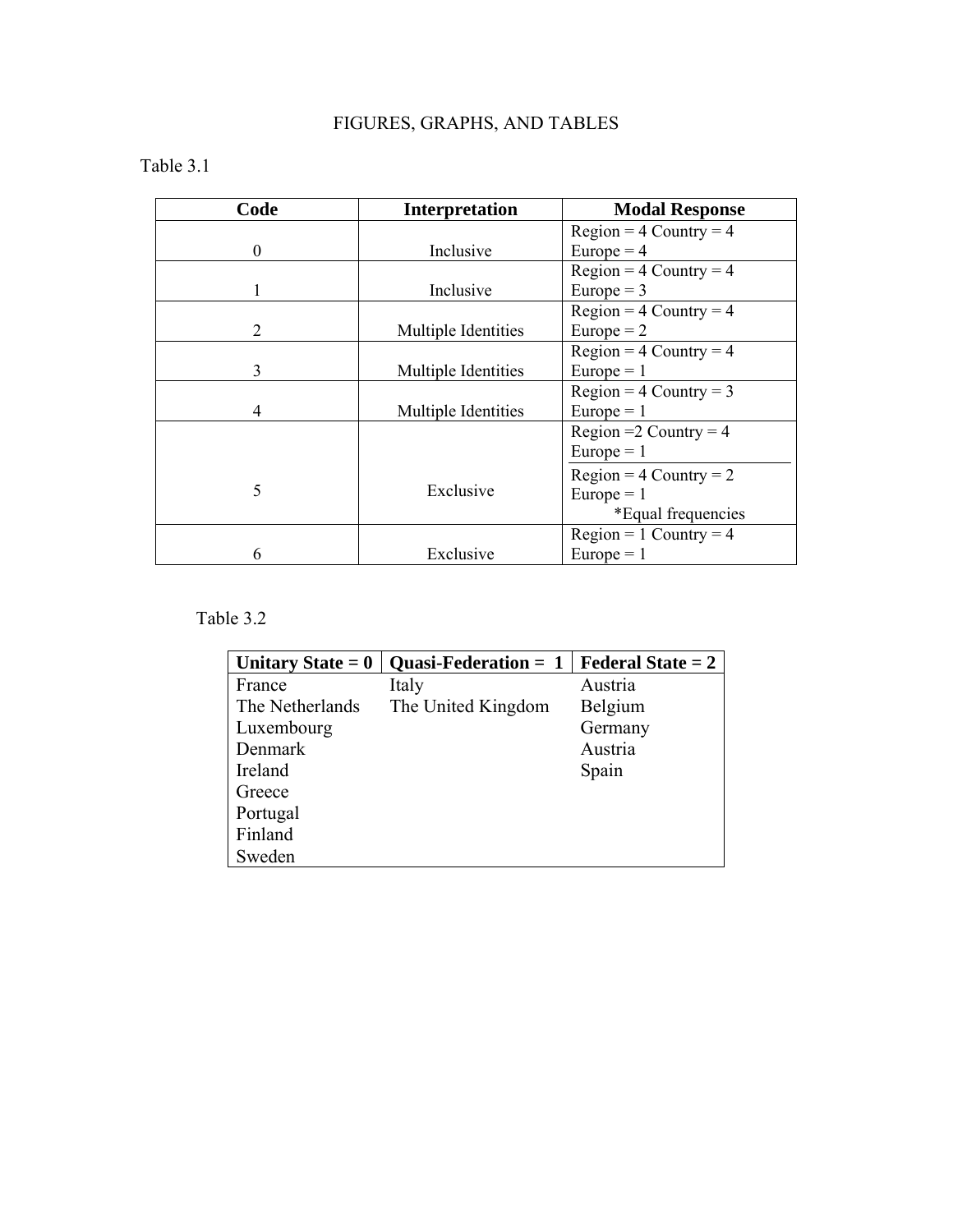Table 4.1

| <b>Independent Variables</b>                    | Coefficients | <b>Robust Standard Errors</b> |
|-------------------------------------------------|--------------|-------------------------------|
| Federalism                                      | $-12**$      | (.04)                         |
| National Economic Expectations                  | $-.09***$    | (.02)                         |
| Personal Economic Expectations                  | $-.03**$     | (.02)                         |
| Income                                          | $-.00*$      | (.00)                         |
| Evaluation of Quality of Democracy              | $-14***$     | (.02)                         |
| Knowledge of EU Institutions                    | $-.02*$      | (.01)                         |
|                                                 | $-1.32$      |                               |
| $\tau^1$<br>$\tau^2$<br>$\tau^3$<br>$\tau^4$    | $-.59$       |                               |
|                                                 | .21          |                               |
|                                                 | .89          |                               |
|                                                 | 1.61         |                               |
| $\tau^6$                                        | 2.06         |                               |
| LR $\chi$ 2                                     | 56.49        |                               |
| Log Likelihood                                  | $-18885.54$  |                               |
| N                                               | 12887        |                               |
| $p > \chi^2$                                    |              | 0.00                          |
| * $p \leq .10$ ** $p \leq .05$ *** $p \leq .01$ |              |                               |





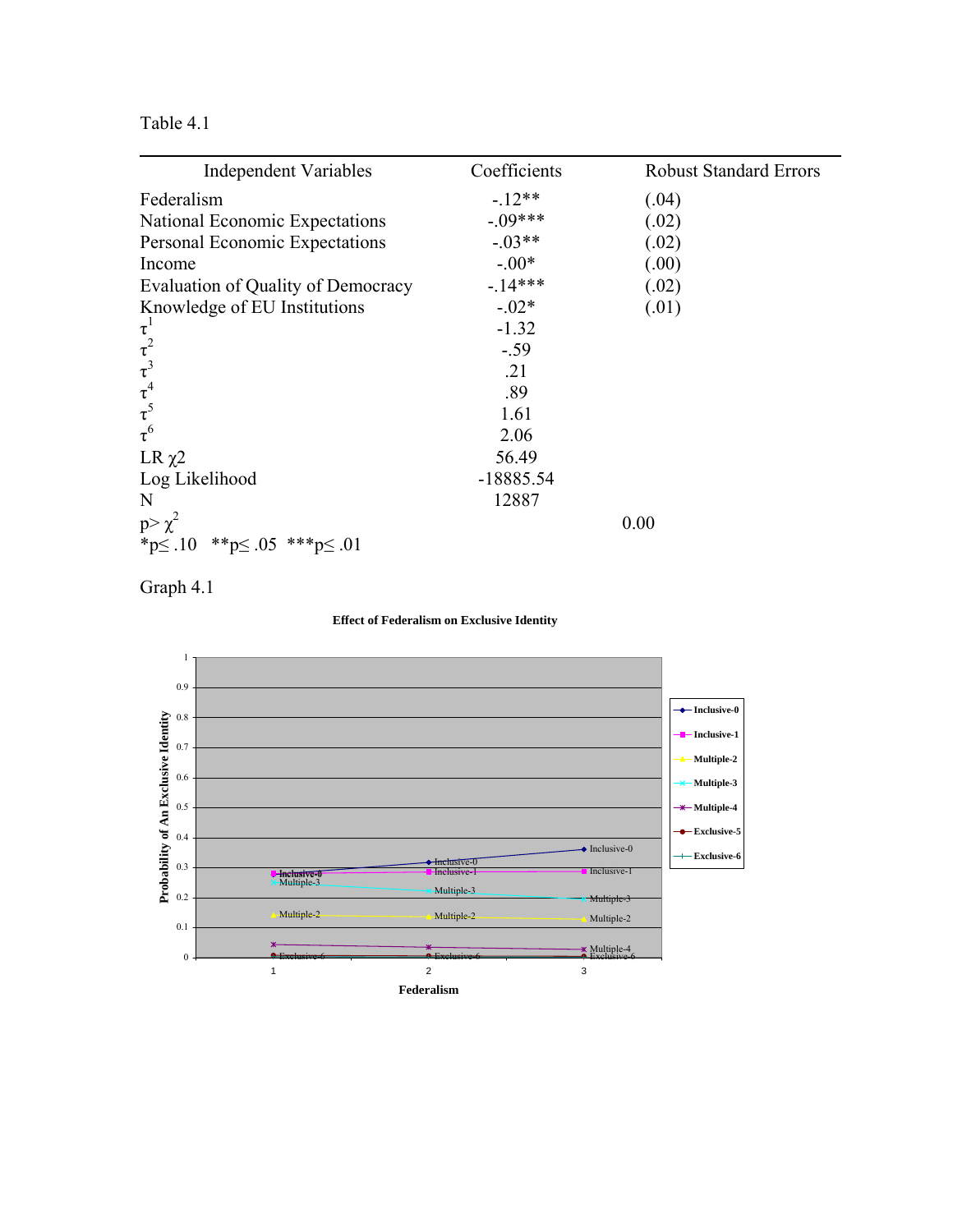## Table 4.2

| Predicted Probabilities of Ordered Probit Models, All Other Values |         |                         |         |
|--------------------------------------------------------------------|---------|-------------------------|---------|
|                                                                    |         | Held at Means or Modes. |         |
| Outcome                                                            | Unitary | Quasi-Federal           | Federal |
| 0                                                                  | 0.27    | 0.32                    | 0.36    |
|                                                                    | 0.28    | 0.28                    | 0.29    |
| $\overline{2}$                                                     | 0.27    | 0.25                    | 0.24    |
| 3                                                                  | 0.12    | 0.11                    | 0.09    |
| $\overline{4}$                                                     | 0.04    | 0.04                    | 0.03    |
| 5                                                                  | 0.01    | 0.01                    | 0.00    |
|                                                                    | 0.00    | 0.00                    | 0.00    |

## Table 4.4

| <b>Independent Variables</b>                 | Coefficients | <b>Robust Standard Errors</b> |
|----------------------------------------------|--------------|-------------------------------|
| Federalism                                   | $-.07**$     | (.09)                         |
| <b>Exclusive Identity</b>                    | $.07**$      | (.03)                         |
| Federalism/Exclusive Identity                | $-.03**$     | (.03)                         |
| Interaction                                  |              |                               |
| Fiscal Transfer as Percentage of GDP         | $-19**$      | (.06)                         |
| Knowledge of EU Institutions                 | $-0.09***$   | (.01)                         |
| Gender                                       | $-.11**$     | (.04)                         |
| Tries to Persuade Friends                    | $-.08***$    | (.02)                         |
| <b>GNI</b>                                   | $-.02$       | (.01)                         |
| Manual Worker (Dummy)                        | $.25**$      | (.09)                         |
| Manual Worker and GNI                        | $-.00$       | (.00)                         |
| Education                                    | $-.06**$     | (.02)                         |
| National Economic Prospects                  | $-19***$     | (.03)                         |
| Personal Economic Prospects                  | $-0.05**$    | (.02)                         |
| $\tau^1$                                     | $-1.47$      |                               |
| $\tau^2$                                     | $-1.043$     |                               |
| $LR\chi^2$                                   | 738.07       |                               |
| Log-Likelihood                               | $-11705.05$  |                               |
| $N = 12,887$                                 |              |                               |
| $p > \chi^2$                                 | 0.00         |                               |
| *p $\leq$ .10 **p $\leq$ .05 ***p $\leq$ .01 |              |                               |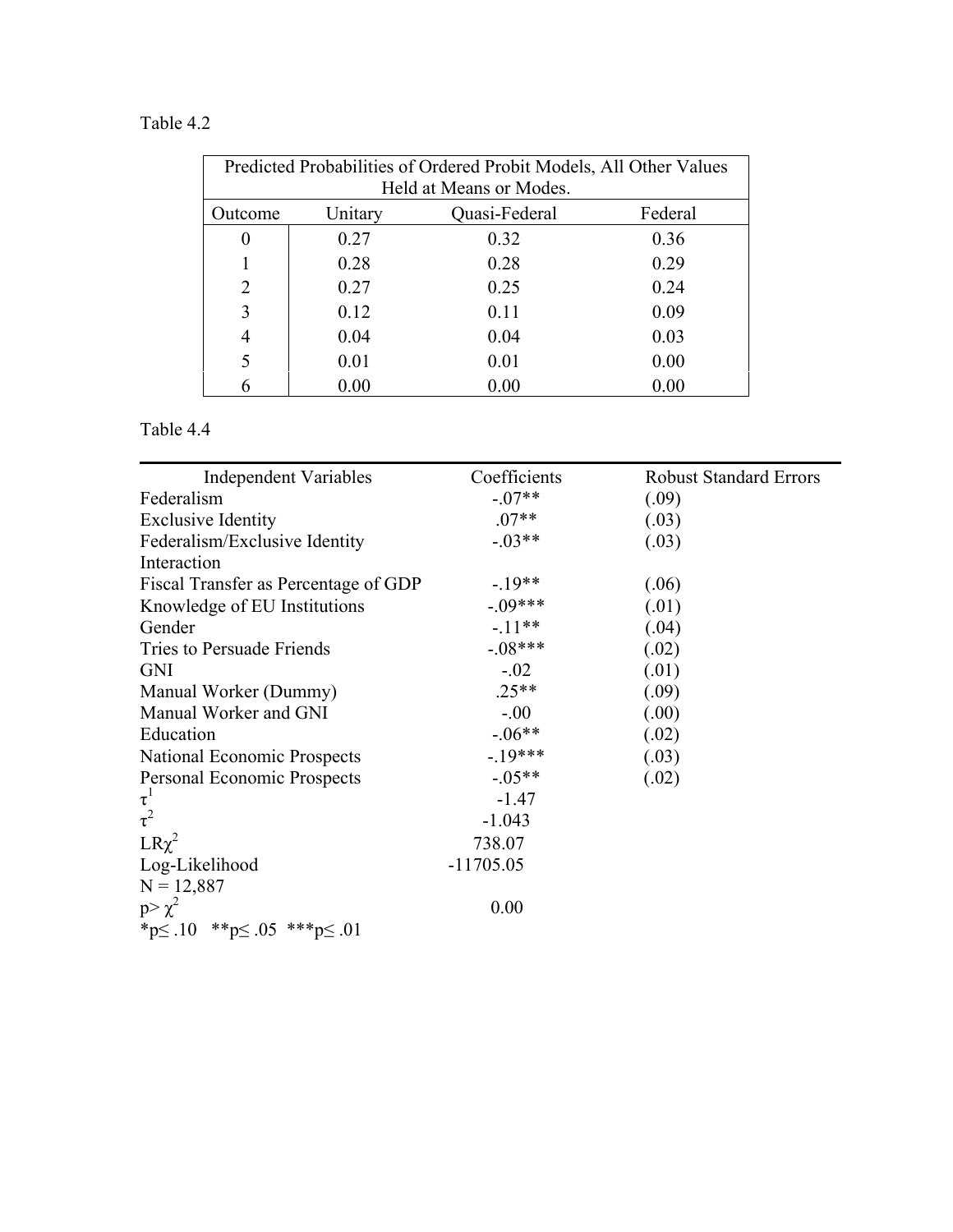Table 4.3

| Marginal Changes in Political Devolution |                       |                       |                       |
|------------------------------------------|-----------------------|-----------------------|-----------------------|
| Outcome                                  | From Unitary State to | From Quasi-Federation | From Unitary State to |
|                                          | Quasi-Federation      | to Federation         | Federation            |
| $\boldsymbol{0}$                         | 0.04                  | 0.04                  | 0.08                  |
|                                          | 0.01                  | 0.00                  | 0.01                  |
| $\overline{2}$                           | $-0.01$               | $-0.01$               | $-0.01$               |
| 3                                        | $-0.03$               | $-0.03$               | $-0.06$               |
| $\overline{4}$                           | $-0.01$               | $-0.01$               | $-0.02$               |
|                                          | $-0.002$              | $-0.001$              | $-0.003$              |
| 6                                        | 0.00                  | 0.00                  | $-0.00$               |

Graph 4.5

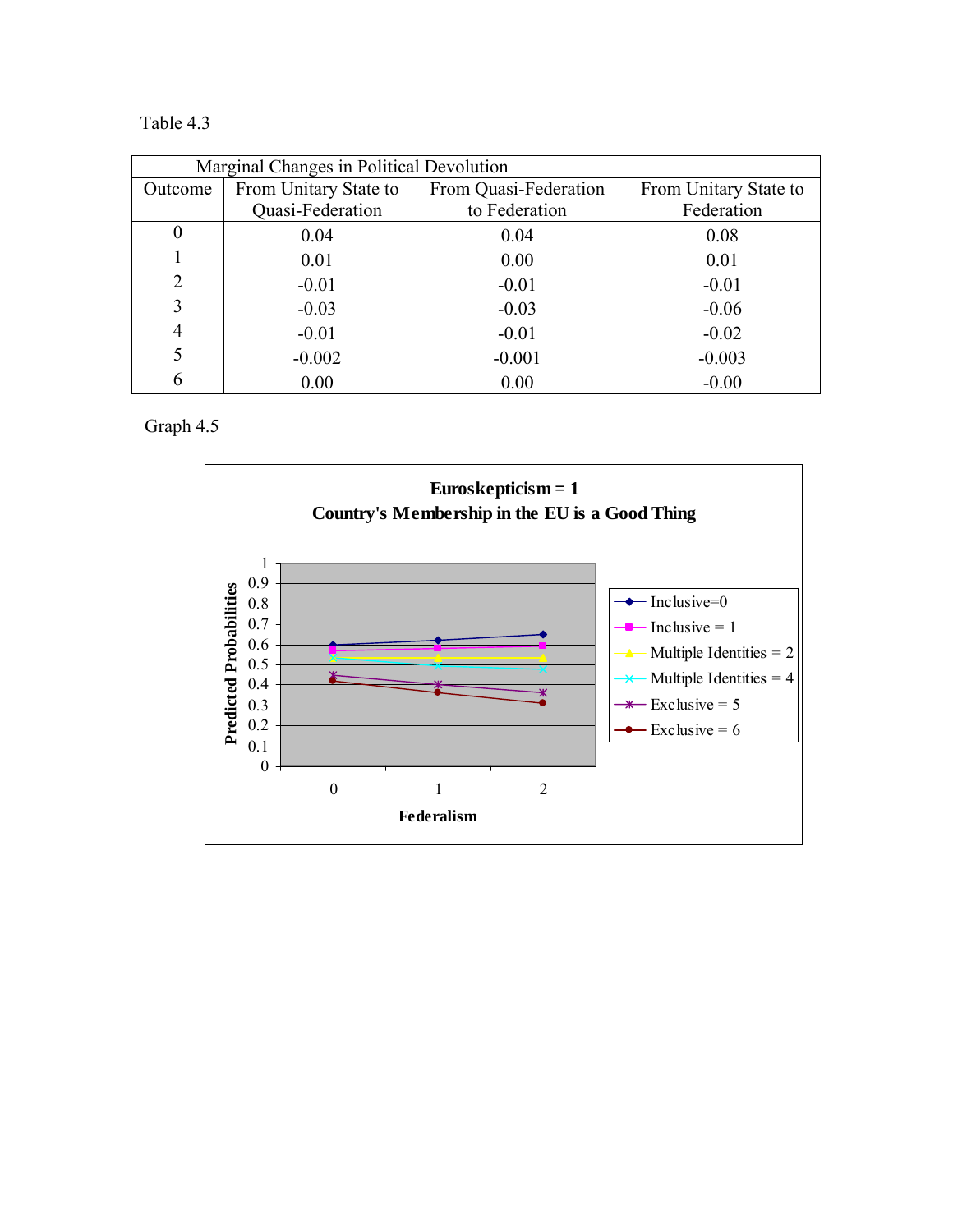Graph 4.6



Graph 4.7